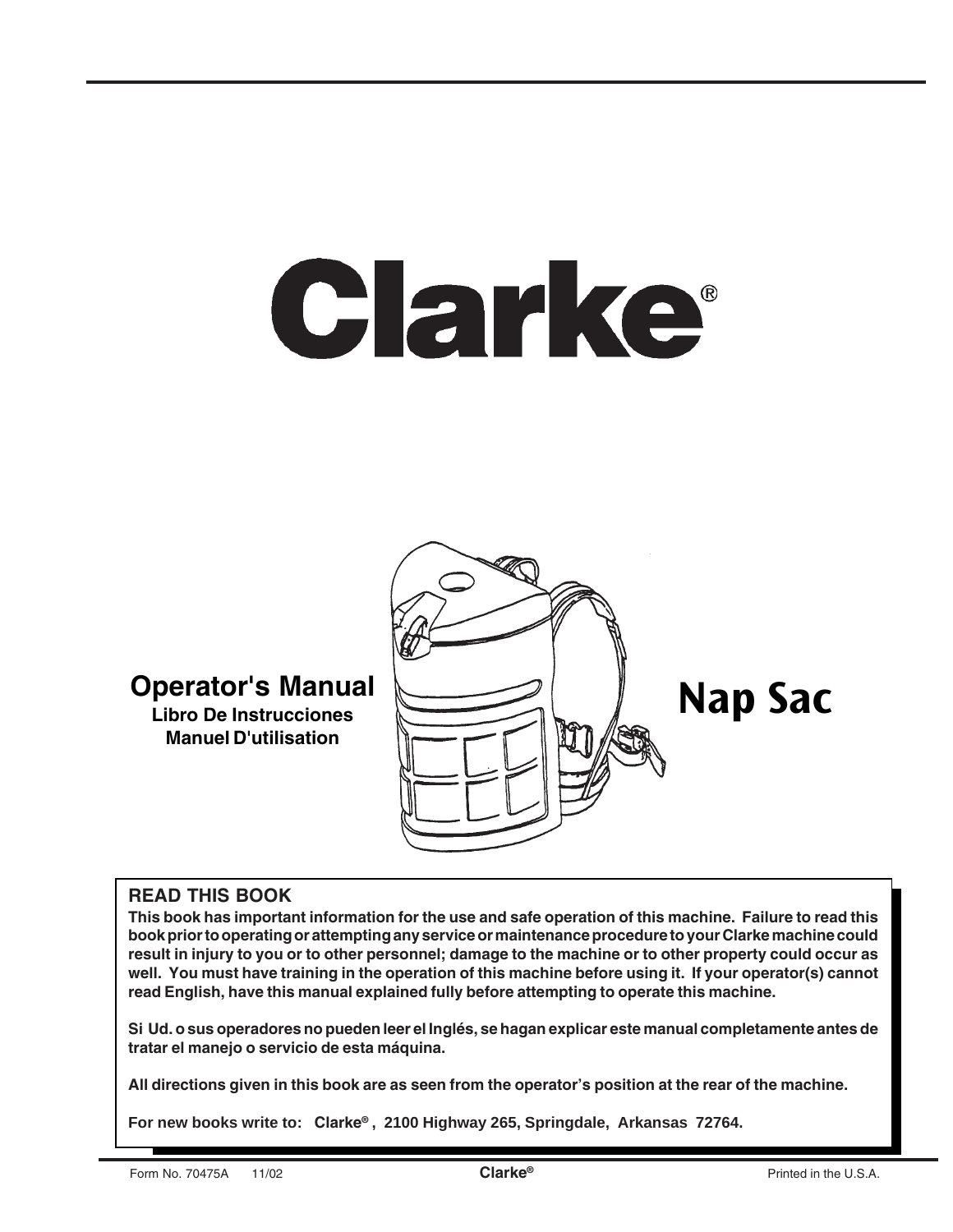#### **SPECIFICATIONS**

| Model        | Nap Sac 120V Std.                   |         | Nap Sac 120V HP |        | Nap Sac 230V Std.   |                               | Nap Sac 230V HP    |
|--------------|-------------------------------------|---------|-----------------|--------|---------------------|-------------------------------|--------------------|
| Part No.     | 02132B                              | 02134B  | 02136B          | 02146A | 02133B              | 02135B                        | 02137B             |
| Vac Motor    | 1.5 HP, 1 Stage<br>1.5 HP, 2 Stage  |         | 1100W.1 Stage   |        | 1100W, 2 Stage      |                               |                    |
| Lift         | 63"                                 |         | 90"             |        | 157 cm              |                               | 259 cm             |
| Bag Capacity | 4                                   |         |                 |        |                     |                               |                    |
| Cord         | 16/3<br>16/3<br>$50^{\circ}$<br>50' |         | 15m 16/3        |        | 15m 16/3            |                               |                    |
| Flow         |                                     | 112 CFM | 94 CFM          |        | 3200 $\mathrm{m}^3$ |                               | $2498 \text{ m}^3$ |
| Tools        | 11⁄4" Kit                           | 1½" Kit | 1¼" Kit         |        |                     | 1½" Kit 1 32mm Kit1 38mm Kit1 | 38mm Kit           |

| <b>Model</b>        |          | Nap Sac 230V Std. CE | Nap Sac 230V HP CE |
|---------------------|----------|----------------------|--------------------|
| Part No.            | 02143A   | 02144A               | 02145A             |
| Vac Motor           |          | 1100W, 1 Stage       | 1100W, 2 Stage     |
| Lift                | 157 cm   |                      | 259 cm             |
| <b>Bag Capacity</b> | 41       |                      | 4                  |
| Cord                | 15m      |                      | 15m                |
| <b>Flow</b>         |          | 3200 $\, \text{m}^3$ | 2498 $m3$          |
| Tools               | 32mm Kit | 38mm Kit             | 38mm Kit           |
| Noise (dBA)         | 81       |                      | 81                 |
| Vibrations m/s/s    | < 2.5    |                      | < 2.5              |

The Nap Sac Vacuums are used to pick up dry debris only.

This vacuum is intended for commercial use only.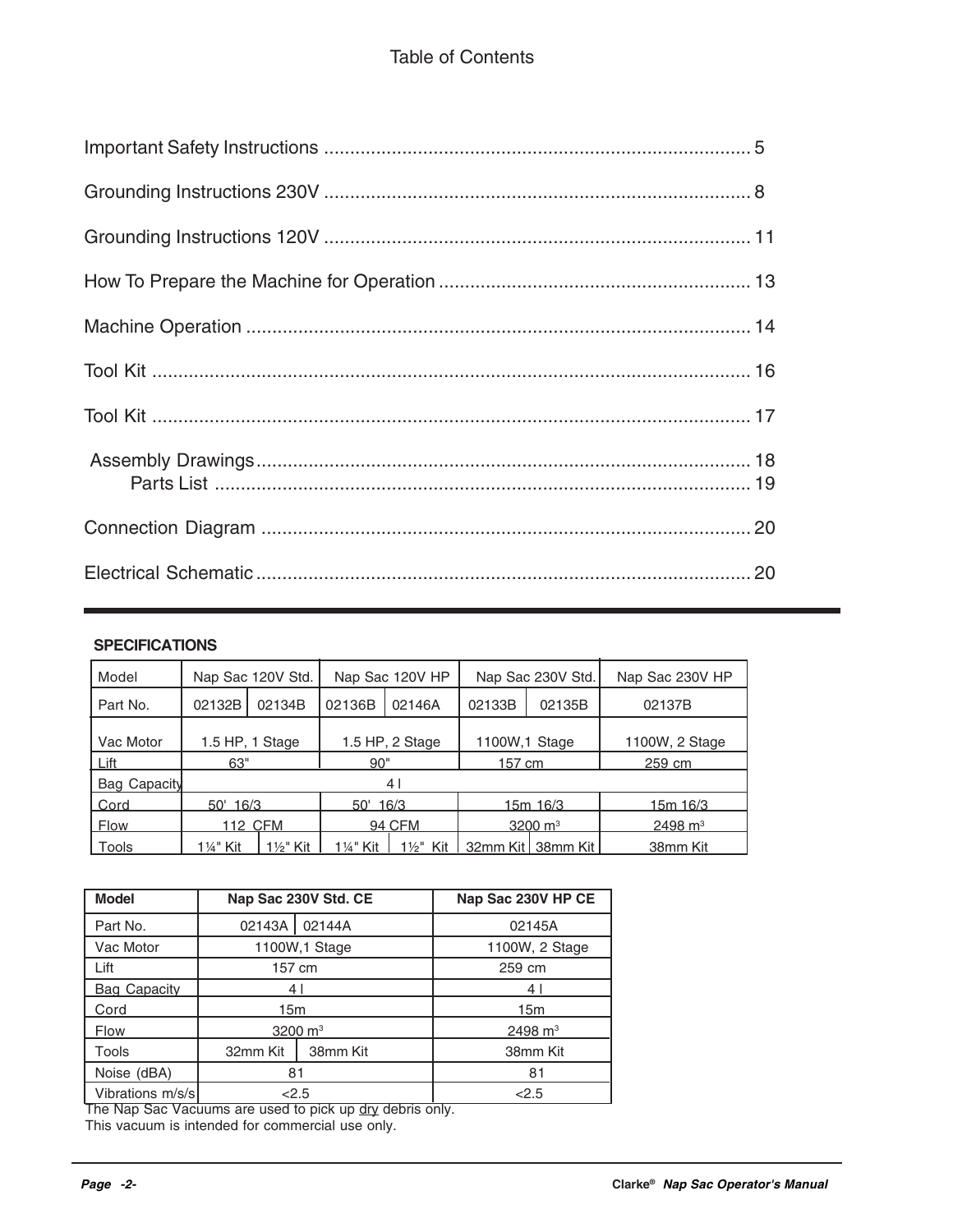#### **Clarke®** NAP SAC LIBRO DE INSTRUCCIONES / LISTA DE PIEZAS Y DESPIECE

#### LEA ESTE LIBRO

Contiene información importante para el uso correcto y seguro de la máquina. Lea este libro completamente antes de arrancar la máquina o hacer cualquier operación de mantenimiento. Si no siga las instrucciones, corre el peligro de herirse o causar lesiones al personal, o causar daños importantes a la máquina o a su entorno. Antes de usar la máquina, es indispensable seguir una formación. Si Usted (o el operador) no habla español, solicite (o proporciónele) todas las informaciones necesarias. El libro está traducido en otros idiomas. Todas las indicaciones de dirección dadas en este libro están dadas desde la posición del operador en la parte de atrás de la máquina.

Puede Ud. conseguir libros suplementarios dirigiéndose a su distribuidor Clarke.

#### INDICE

### **CARACTERISTICAS**

| Modelo                   |                  | Nap Sac 120V Std. | Nap Sac 120V HP      |               | Nap Sac 230V Std. |                | Nap Sac 230V HP     |  |
|--------------------------|------------------|-------------------|----------------------|---------------|-------------------|----------------|---------------------|--|
| $N^{\circ}$<br>Máguina   | 02132B           | 02134B            | 02136B               | 02146A        | 02133B            | 02135B         | 02137B              |  |
| Motor de<br>aspiración   | 1,100 W<br>nivel |                   | 1,100 W<br>2 niveles |               | 1,100W<br>1 nivel |                | 1,100W<br>2 niveles |  |
| Columna<br>de agua       | 160 cm           |                   | 228 cm               |               | 157 cm            |                | 259 cm              |  |
| Capacidad<br>de la bolsa |                  | 4 litros          |                      |               |                   |                |                     |  |
| Cablede<br>alimentación  |                  | 15 m (16/3)       |                      |               |                   |                |                     |  |
| Caudal de airel          | 3,172 $m3$       |                   |                      | 2,549 $m3$    |                   | 3,200 $m3$     | $2,498 \text{ m}^3$ |  |
| Accesorios               | juego<br>32 cm   | juego<br>38 cm    | juego<br>32 cm       | juego<br>38cm | juego<br>32 cm    | juego<br>38 cm | juego<br>38 cm      |  |
|                          |                  |                   |                      |               |                   |                |                     |  |

#### **CARACTERISTICAS (CE Models)**

| <b>Modelo</b>        | Nap Sac 230V Std. CE  | Nap Sac 230V HP CE  |
|----------------------|-----------------------|---------------------|
| N° Máquina           | 02143A 02144A         | 02145A              |
| Motor de aspiración  | 1100W.1 niveles       | 1100W, 2 niveles    |
| Columna de agua      | 157 cm                | 259 cm              |
| Capacidad            |                       |                     |
| de la bolsa          | 41                    | 41                  |
| Cablede alimentación | 15 <sub>m</sub>       | 15m                 |
| Caudal de aire       | 3,200 $m3$            | $2,498 \text{ m}^3$ |
| Accesorios           | 32mm juegd 38mm juego | 38mm juego          |
| Ruido (dBA)          | 81                    | 81                  |
| Vibración (m/s/s)    | 2.5                   | < 2.5               |

Se puede usar los aspiradores Nap Sac sólo para la aspiración de residuos SECOS. Este aspirador es sólo de uso comercial.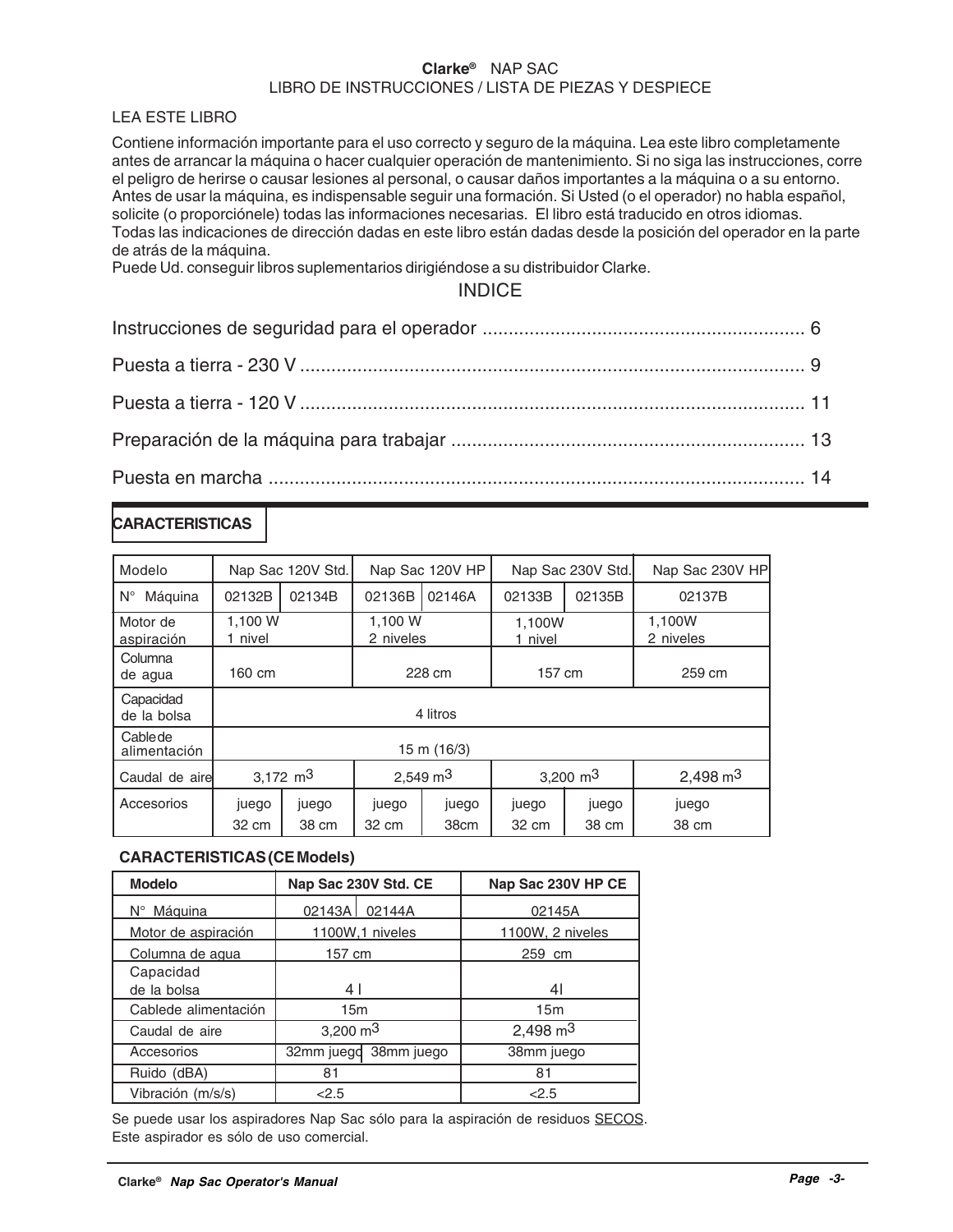#### **Clarke®** NAP SAC MANUEL D'UTILISATION / LISTE DE PIECES ET VUES ECLATEES

LISEZ CE MANUEL

Il contient des informations importantes pour une utilisation correcte de la machine, en toute sécurité. Lisez-le complètement avant de mettre la machine en marche ou d'effectuer un entretien. A défaut, vous risqueriez de vous blesser ou de blesser d'autres membres du personnel, d'endommager sérieusement la machine ou de provoquer des dégâts dans son environnement. Avant de se servir de la machine, il est indispensable d'avoir reçu une formation. Si vous-même (ou l'opérateur) ne parlez pas français, veuillez demander (ou lui fournir) toutes les explications nécessaires. Des versions du manuel existent en d'autres langues. Toutes les indications de direction figurant dans ce manuel sont visualisées depuis la position de l'opérateur, à l'arrière de la machine.

Pour toute commande de manuels, adressez-vous à votre revendeur Clarke.

#### INDEX

#### **CARACTERISTIQUES**

| Modèle                  |                                   | Nap Sac 120V Std. |                     | Nap Sac 120V HP | Nap Sac 230V Std.  |           | Nap Sac 230V HP     |  |
|-------------------------|-----------------------------------|-------------------|---------------------|-----------------|--------------------|-----------|---------------------|--|
| Machine<br>$N^{\circ}$  | 02132B                            | 02134B            | 02136B              | 02146A          | 02133B             | 02135B    | 02137B              |  |
| Moteur<br>aspiration    | 1.100 W<br>1 étage                |                   | 1,100 W<br>2 étages |                 | 1,100 W<br>1 étage |           | 1,100 W<br>2 étages |  |
| Colonne<br>d'eau        |                                   | 160 cm<br>228 cm  |                     |                 | 157 cm             |           | 259 cm              |  |
| Capacité<br>du sac      |                                   | 4 litres          |                     |                 |                    |           |                     |  |
| Câble<br>d'alimentation | 15 m (16/3)                       |                   |                     |                 |                    |           |                     |  |
| Débit d'air             | 3,172 $m3$<br>$2,549 \text{ m}^3$ |                   | 3,200 $m3$          |                 | 2,498 $m3$         |           |                     |  |
| Accessoires             | kit 32 cm                         | kit 38 cm         | kit 32 cm           | Kit 38 cm       | kit 32 cm          | kit 38 cm | kit 38 cm           |  |

| Modéle               | Nap Sac 230V Std. CE |  | Nap Sac 230V HP CE  |  |
|----------------------|----------------------|--|---------------------|--|
| N° Machine           | 02143A 02144A        |  | 02145A              |  |
| Moteur aspiration    | 1100W, 1 étage       |  | 1100W, 2 étages     |  |
| Colonne d'eau        | 157 cm               |  | 259 cm              |  |
| Capacité             |                      |  |                     |  |
| du sac               | 4 litres             |  | 4 litres            |  |
| Câble d'alimentation | 15m                  |  | 15 <sub>m</sub>     |  |
| Débit d'air          | 3,200 $m3$           |  | $2,498 \text{ m}^3$ |  |
| Accesoiries          | kit 32mm kit 38mm    |  | kit 38mm            |  |
| Bruit (dBA)          | 81                   |  | 81                  |  |
| Vibration (m/s/s)    | 2.5                  |  | < 2.5               |  |

Les aspirateurs Nap Sac ne peuvent être utilisés que pour l'aspiration de déchets SECS Cet aspirateur est uniquement destiné à un usage commercial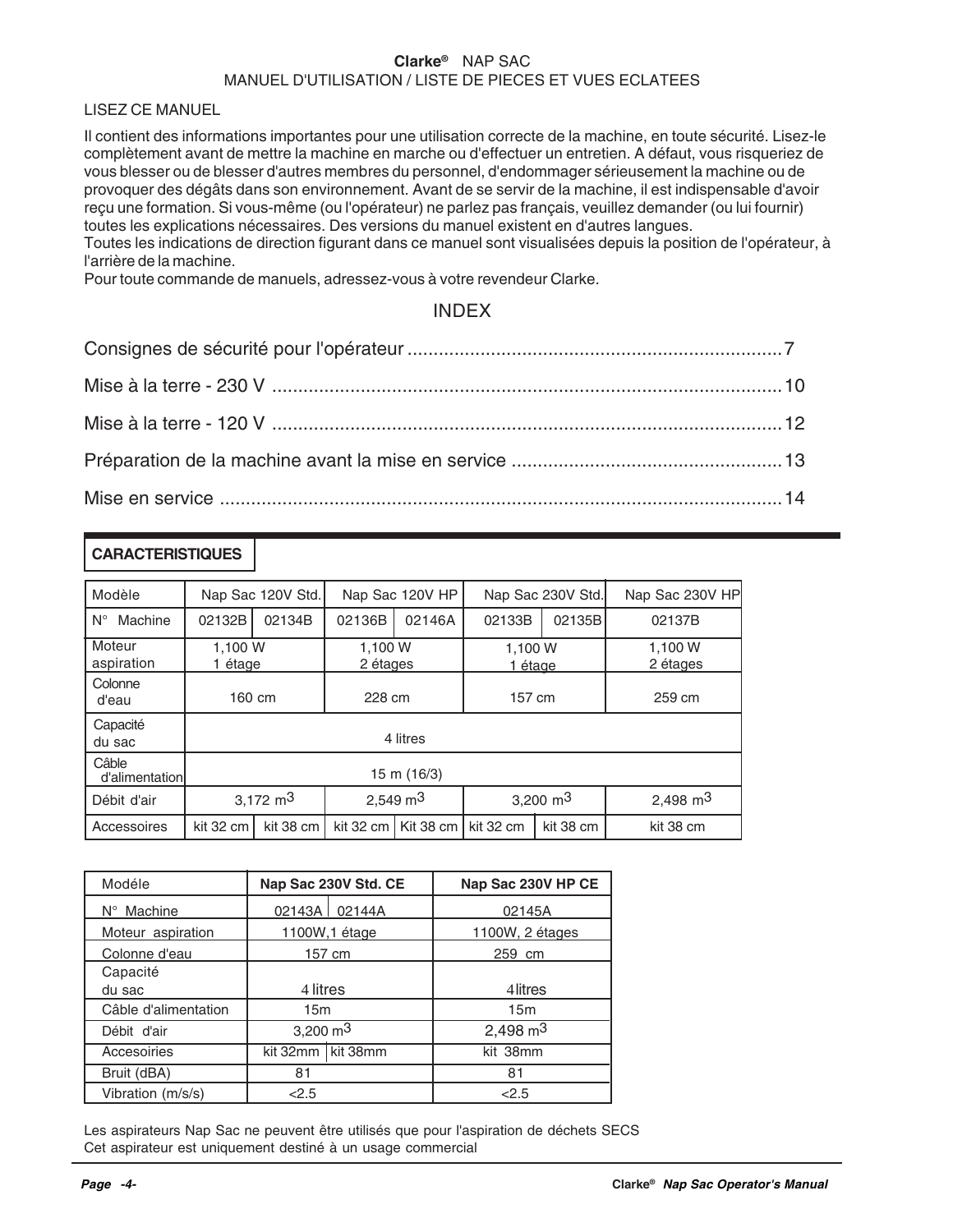## **IMPORTANT SAFETY INSTRUCTIONS**

| <b>WARNING</b>  | <b>AVERTISSEMENT</b>                                                                                                                                                                                                                            | <b>ADVERTENCIA</b> |
|-----------------|-------------------------------------------------------------------------------------------------------------------------------------------------------------------------------------------------------------------------------------------------|--------------------|
| <b>DANGER:</b>  | Failure to read and observe all DANGER statements could result in severe<br>bodily injury or death. Read and observe all DANGER statements found in<br>your Owner's Manual and on your machine.                                                 |                    |
| <b>WARNING:</b> | Failure to read and observe all WARNING statements could result in injury<br>to you or to other personnel; property damage could occur as well. Read<br>and observe all WARNING statements found in your Owner's Manual and<br>on your machine. |                    |
| <b>CAUTION:</b> | Failure to read and observe all CAUTION statements could result in<br>damage to the machine or to other property. Read and observe all CAU-<br>TION statements found in your Owner's Manual and on your machine.                                |                    |

## **WARNING:** To reduce the risk of fire, electric shock, or injury:

- 1. Do not leave appliance when plugged in. Unplug from outlet when not in use and before servicing.
- 2. To reduce the risk of electric shock do not use outdoors or on wet surfaces.
- 3. Do not allow to be used as a toy. Close attention is necessary when used by or near children.
- 4. Use only as described in the manual. Use only manufacturer's recommended attachments.
- 5. Do not use with damaged cord or plug. If appliance is not working as it should, has been dropped, damaged, left outdoors, or dropped into water, return it to a service center.
- 6. Do not pull or carry by cord, use cord as a handle, close a door on cord, or pull cord around sharp edges or corners. Do not run appliance over cord. Keep cord away from heated surfaces.
- 7. Do not unplug by pulling on cord. To unplug, grasp the plug, not the cord.
- 8. Do not handle plug or appliance with wet hands.
- 9. Do not put any object into openings. Do not use with any opening blocked; keep free of dust, lint, hair and anything that may reduce air flow.
- 10. Keep hair, loose clothing, fingers, and all parts of body away from openings and moving parts.
- 11. Do not pick up anything that is burning or smoking, such as cigarettes, matches, or hot ashes.
- 12. Do not use without dust bag and/or filters in place.
- 13. Turn off all controls before unplugging.
- 14. Use extra care when cleaning on stairs.
- 15. Do not use to pick up flammable or combustible liquids such as gasoline or use in areas where they may be present.
- 16. Connect to properly grounded outlet. See "Grounding Instructions". (This does not apply to CE machine.)
- 17. Caution! This machine is not suitable for picking up health endangering dust.
- 18. This machine is for dry use only and shall not be used or stored outdoors in wet conditions.

## **SAVE THESE INSTRUCTIONS**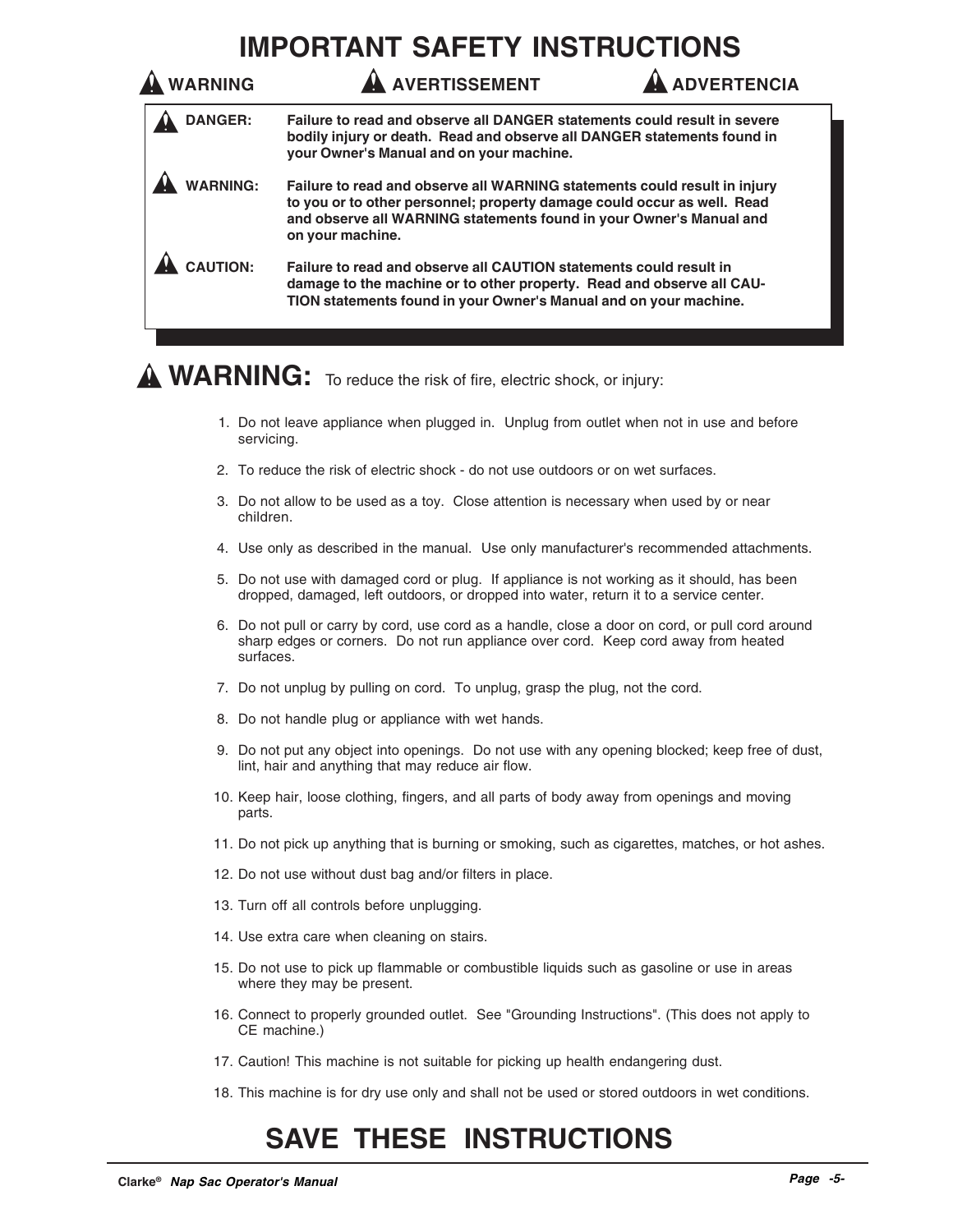## **INSTRUCCIONES DE SEGURIDAD INSTRUCCIONES PARA LA SEGURIDAD DEL OPERADOR**

| WARNING                          | <b>AVERTISSEMENT</b><br><b>DVERTENCIA</b>                                                                                                                                                                                                     |
|----------------------------------|-----------------------------------------------------------------------------------------------------------------------------------------------------------------------------------------------------------------------------------------------|
| <b>AVISO!</b><br><b>PELIGRO:</b> | Si no siga las instrucciones que siguen la palabra PELIGRO, se pueden causar<br>lesiones graves, incluso mortales. Lea y siga todas las instrucciones PELIGRO<br>que se encuentran en el libro y en la máquina.                               |
| <b>AVISO</b>                     | Si no siga las instrucciones AVISO, se pueden causar lesiones sea al operador<br>sea a otro persona y/o daños materiales. Lea y siga todas las indicaciones<br>AVISO que se encuentran en el libro y en la máquina.                           |
|                                  | CUIDADO: Si no siga las instrucciones señaladas por la palabra CUIDADO, se puede<br>estropear la máquina o causar daños materiales en su entorno. Lea y siga<br>todas las indicaciones CUIDADO que se encuentran en el libro y en la máquina. |
|                                  |                                                                                                                                                                                                                                               |

**AVISO:** Para evitar el riesgo de incendio, de choque eléctrico o de lesiones, sírvase respetar las instrucciones siguientes:

- 1. No deje nunca la máquina si está conectada con la red. Desconecte la máquina cuando no la usa y antes de efectuar el mantenimiento.
- 2. Para evitar el riesgo de choque eléctrico, no use fuera o en un suelo húmedo.
- 3. Esta máquina no es un juguete. Tenga cuidado si la usa cuando hay niños.
- 4. Confórmese estrictamente a las instrucciones de utilización descritas en este libro. Use sólo los accesorios recomendados por el fabricante.
- 5. Nunca opere la máquina si el cable de alimentación o el enchufe están dañados. Si la máquina no funciona correctamente, si ha caído, si ha sido dañada, si se ha quedado fuera o si se ha quedado inmersa en el agua, mándela a uno de nuestros centros técnicos.
- 6. Nunca tire de la máquina usando el cable de alimentación. Nunca transporte la máquina usando el cable. Nunca use el cable como empuñadura. No bloquee el cable al cerrar una puerta, no arrastre el cable por encima de una arista de la pared. Siempre levante el cable por encima de la máquina. Aleje al cable de las fuentes de calor.
- 7. Para desconectar la máquina, tire del enchufe y no del cable.
- 8. Nunca toque la máquina o el enchufe con manos húmedas.
- 9. Nunca introduzca objetos en la aberturas. Nunca use la máquina si una abertura está obstruida por un objeto. Quite a las aberturas el polvo, las felpas, los cabellos que podrían reducir el caudal de aire.
- 10. El operador mantendrá siempre une distancia de seguridad suficiente con respecto a las aberturas y las partes móviles de la máquina. Tenga particularmente cuidado de los cabellos, ropas holgadas, dedos, etc.
- 11. Nunca aspire ningún objeto incandescente (cigarrillos, cerillas, cenizas calientes).
- 12. Nunca use la máquina sin bolsa y/o filtro de polvo.
- 13. Ponga todos los mandos en la posición 'OFF' antes de desconectar la máquina.
- 14. Sea muy prudente cuando limpia una escalera.
- 15. Nunca use la máquina en el entorno directo de líquidos inflamables y carburantes (gasolina, por ejemplo). Nunca aspire líquidos inflamables o combustibles líquidos.
- 16. La máquina debe ser conectada con una caja de enchufe puesta a tierra y conectada con la red, con todas las reglas del arte. Véase 'Instrucciones para la conexión'.

## **GUARDE CUIDADOSAMENTE ESTAS INSTRUCCIONES**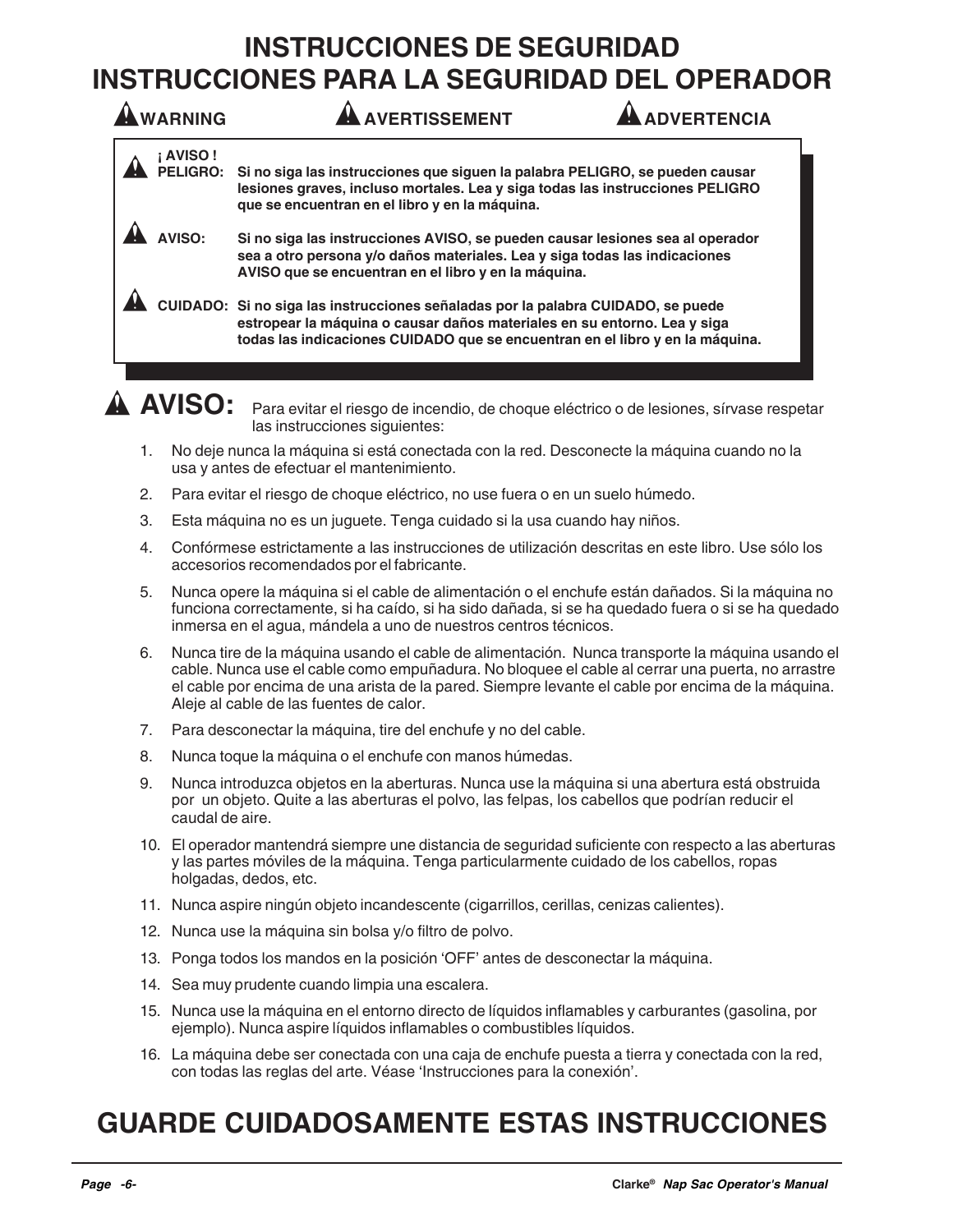## **IMPORTANTES MESURES DE SECURITE**

**AVERTISSEMENT:** Pour réduire les risques d'incendie,de choc électrique ou de blessure:

- 1. Ne pas laisser l'appareil sans surveillance lorsqu'il est branché. Débrancher lorsque l'appareil n'est pas utilisé et avant l'entretien.
- 2. Pour éviter les risques de choc életrique, ne pas utiliser à l'extérieur ou sur un sol humide.
- 3. Ne pas permettre aux enfants de jouer avec l'appareil. Une attention particuliére est
- 4. N'utiliser que conformément à cette notice avec les accessoires recommandés par le fabricant.
- 5. Ne pas utiliser si le cordon ou la fiche est endommagé. Retourner l'appareil à un atelier de réparation s'il ne fonctionne pas bien, s'il est tombé ou s'il a été endommagé, oublié à l'extérieur ou immergé.
- 6. Ne pas tirer soulever ou traîner l'appareil par le cordon. Ne pas utiliser le cordon comme une poignée, le coincer dans l'embrasure d'une porte ou l'appuyer contre des arêtes vives ou des coins. Ne pas faire rouler l'appareil sur le cordon. Garder le cordon à l'écart des surfaces chaudes.
- 7. Ne pas débrancher en tirant sur le cordon. Tirer plutôt la fiche.
- 8. Ne pas toucher la fiche ou l'appareil lorsque vos mains sont humides.
- 9. N'insérer aucun objet dans les ouvertures. Ne pas utiliser l'appareil lorsqu'une ouverture est bloquée. S'assurer que de la poussière, de la peluche, des cheveux ou d'autres matières ne réduisent pas le débit d'air.
- 10. Maintenir les cheveux, les vêtements amples, les doigts et toutes les parties du corps à l'écart des ouvertures et des pièces mobiles.
- 11. Ne pas aspirer de matières en combustion ou qui dégagent de la fumée, comme des cigarettes, des allumettes ou des cendres chaudes.
- 12. Ne pas utiliser l'appareil si le sac à poussière ou le filtre n'est pas en place.
- 13. Mettre toutes les commandes à la position ARRET avant de débrancher l'appareil.
- 14. User de prudence lors du nettoyage des escaliers.
- 15. Ne pas aspirer des liquides inflammables ou combustibles, comme de l'essence, et ne pas faire fonctionner dans des endroits où peuvent se trouver de tels liquides.
- 16. "Ne brancher qu'à une prise de courant avec mise à la terre. Voir les instructions visant la mise à la terre."

## **CONSERVER CES INSTRUCTIONS**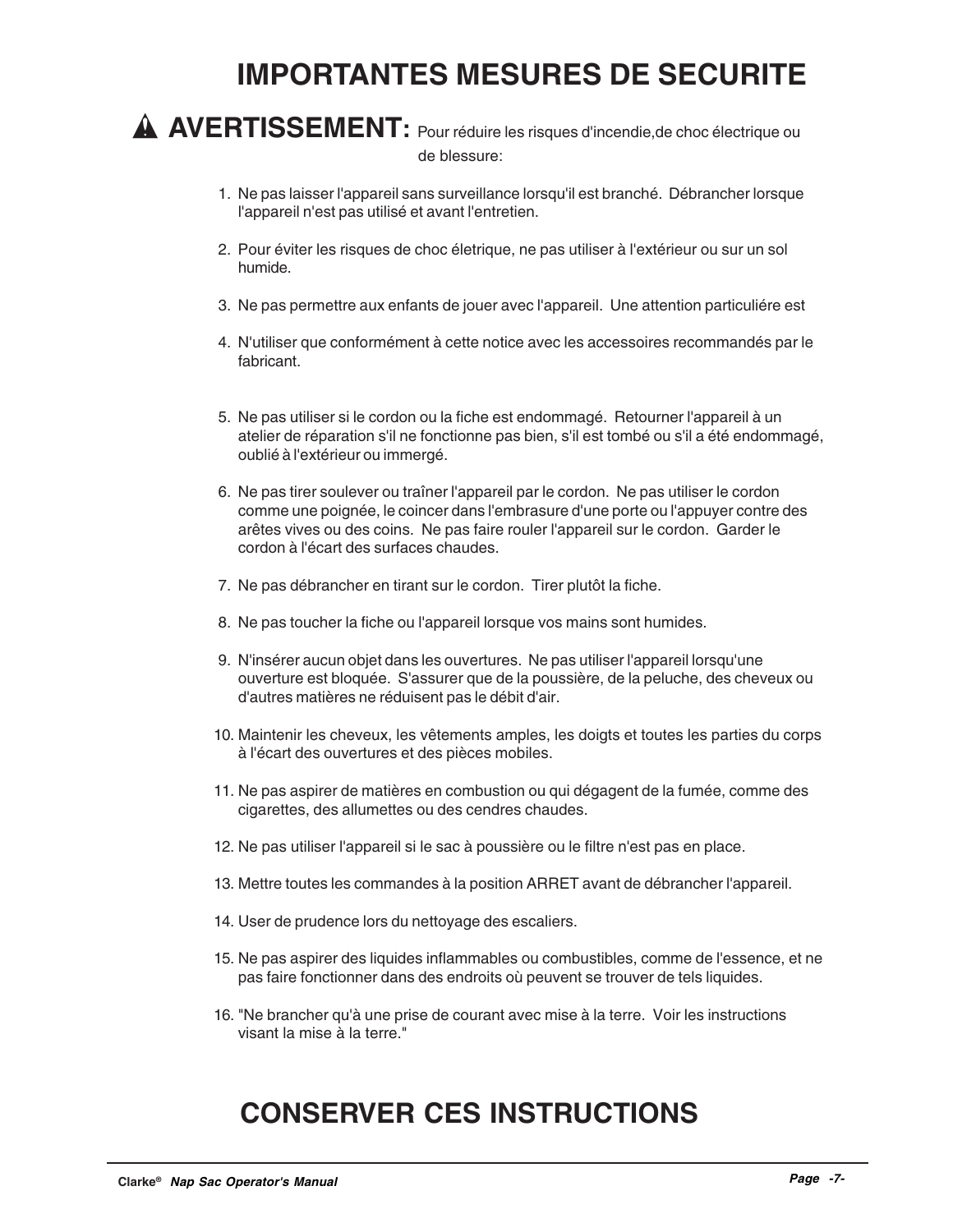**DANGER:** Failure to read the Operation and Parts Manual prior to operating or attempting any service or maintenance procedure to your Clarke machine could result in injury to you or to other personnel; damage to the machine or to other property could occur as well. You must have training in the operation of this machine before using it. If you or your operator(s) cannot read English, have this manual explained fully before attempting to operate this machine.

**DANGER:** Operating a machine that is not completely or fully assembled could result in injury or property damage. Do not operate this machine until it is completely assembled. Inspect the machine carefully before operation. Use only as described in this manual. Use only Clarke's recommended attachments.

**WARNING:** Operating a machine without observing all labels, decals, etc., could result in injury or damage. Read all machine labels before attempting to operate the machine. Make sure all of the labels are attached or fastened to the machine. Get replacement labels and decals from your Clarke distributor.

**CAUTION:** Wrap cord around machine when not in use. Use caution not to run over cord while machine is in use.

#### **GROUNDING INSTRUCTIONS 230 VOLT MACHINES**

**CAUTION:** This machine will operate only on AC frequency and electrical voltage shown on the nameplate. Make sure you have the correct frequency and voltage before connecting the power cord to an outlet.

This machine must be connected to the electrical ground to protect the operator from electric shock. The machine has a power cord with two main conductors and one earthing conductor. Connect the plug to the type of receptacle shown in figure 1. The green and yellow conductor in the cord is the ground wire. Never connect this wire to any terminal other than the ground terminal.

**WARNING:** Always use this machine with an AC three-conductor electrical system connected to the electrical ground. Replace any worn, cut or damaged cords. Replace any damaged plugs, receptacles, or connector bodies. Do not move the machine over an electrical cord. Always lift the cord over the machine.

### **EXTENSION CORDS**

Use only an approved extension cord with two main conductors and one earthing conductor. The machine has a power cord with wire size 1.5mm2.



**WARNING:** If you use an extension cord, use an extension cord with minimum wire size 1.5mm2. Do not use an extension cord longer than 15 meters. Do not join two extension cords.

**WARNING:** Do not cut, remove or break the ground terminal. Do not try to fit a three-terminal plug into a receptacle or connector body that does not fit the plug. If the receptacle or connector body does not fit the plug, see your Authorized Clarke Technology Dealer to get an authorized person to make the connection.

This does not apply to CE machines.



PIN EARTHING CONTACT





SIDE EARTHING CONTACTS

**Figure 1**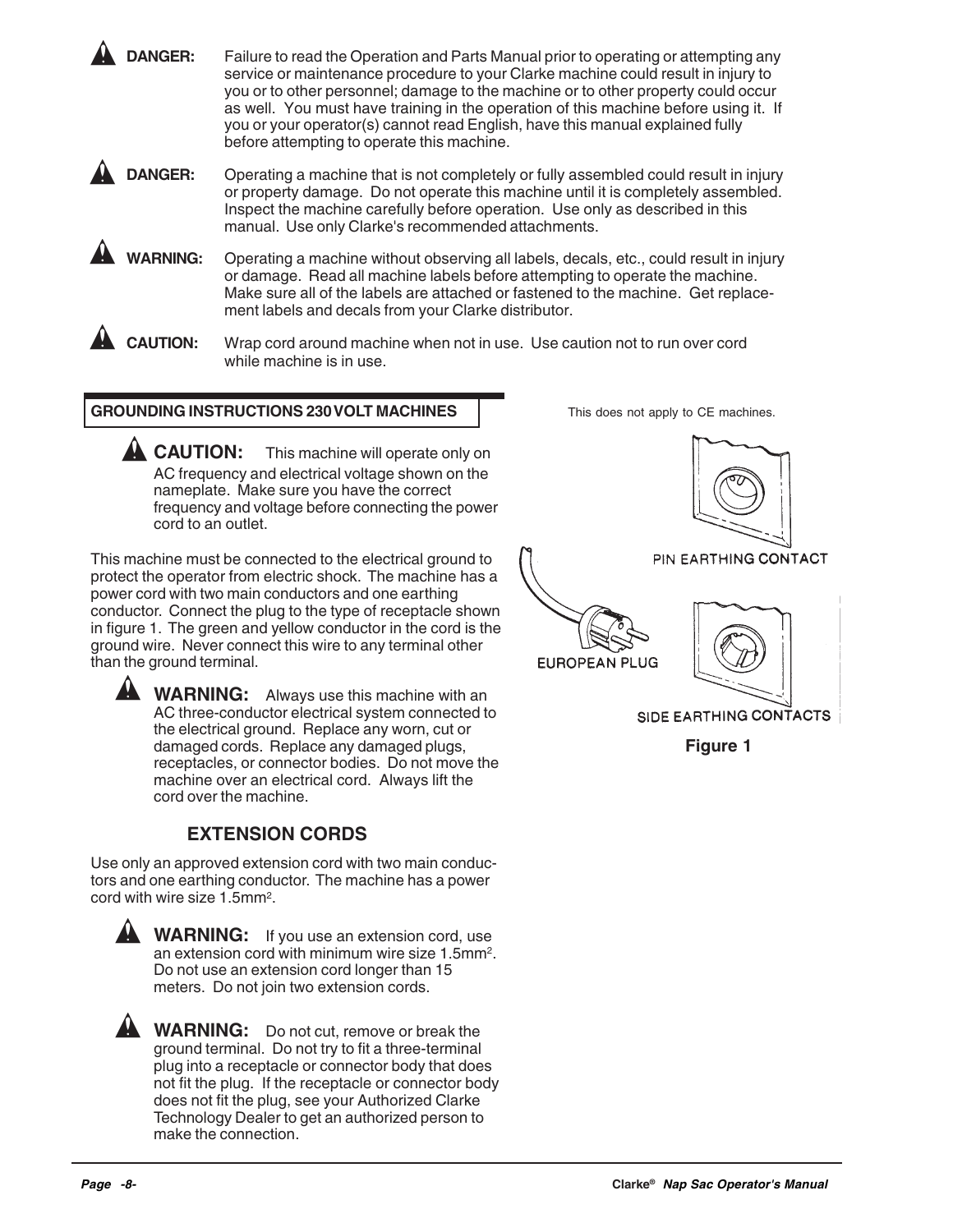**¡ PELIGRO !:** Es preciso que lea este libro de instrucciones antes de arrancar la máquina o hacer un mantenimiento. Si no siga las instrucciones, corre el peligro de herirse o causar lesiones a sus colegas de trabajo; podría también causar daños materiales a la máquina o a su lugar de trabajo. Antes de usar la máquina, es indispensable seguir una formación. Si Usted (o su plantilla) no habla español, solicite todas las explicaciones que se encuentran en este libro antes de usar la máquina.

**¡ PELIGRO !:** Si trabaja con una máquina que no está completamente montada, se pueden causar lesiones o daños materiales. Nunca opere una máquina a menos que esté completamente montada. Compruebe cuidadosamente el estado de la máquina antes de cada utilización.

**AVISO:** Si usa la máquina sin respetar todas las instrucciones escritas en los adhesivos y los carteles de instrucciones, corre el peligro de causar lesiones y daños materiales. Lea todas las indicaciones escritas en la máquina antes de la primera utilización. Compruebe que todos los adhesivos y las instrucciones estén colocados en los sitios previstos. Si es preciso, haga un nuevo pedido a su distribuidor Clarke.

**CUIDADO:** Enrolle el cable de alimentación en torno a la máquina para el almacenamiento. Procure que la máquina no pase por encima del cable de alimentación.

#### **MAQUINAS 230 V. INSTRUCCIONES PARA LA CONEXION ELECTRICA**

**CUIDADO:** Esta máquina funciona sólo con corriente alterna, con la frecuencia y la tensión mencionadas en la placa de identificación. Compruebe que la tensión y la frecuencia son correctas antes de conectar el enchufe con la red.

La máquina debe ser puesta a tierra para proteger el operador del riesgo de choque eléctrico. La máquina tiene un cable de alimentación con tres conductores, de los cuales uno de puesta a tierra. Conecte el enchufe con el tipo de caja de enchufe ilustrado en la figura 2. El hilo verde y amarillo es el hilo de puesta a tierra. Conecte este hilo sólo con el borne de tierra con exclusión de cualquier otro borne.

**AVISO:** Esta máquina sólo puede ser conectada con un sistema eléctrico con tres conductores de corriente alterna y puesto a tierra. Si un cordón está estropeado, cortado o dañado, cámbielo. Si un enchufe o caja de enchufe está estropeado, cámbielo. Procure que la máquina nunca pase por encima del cable de alimentación. Levante siempre el cable por encima de

la máquina.

## **AÑADIDOS**

Use siempre un añadido reglamentario con dos hilos conductores y un hilo de puesta a tierra. El cable de alimentación tiene 1,5 mm² de sección.



**AVISO:** Use un añadido de cable por lo menos de 1,5 mm² de sección. No use ningún añadido de más de 15 metros de largo. Nunca conecte dos añadidos.

**AVISO:** Nunca rompa, quite o corte la clavija de puesta a tierra. No trate insertar el enchufe con tres clavijas en una caja de enchufe o en un conector con no tiene la configuración conveniente. Si la caja de enchufe o el conector no es adecuado, acude a un electricista o un técnico autorizado.



#### **Clavija de puesta a tierra**





**Muescas laterales para puesta a tierra**

**Figure 2**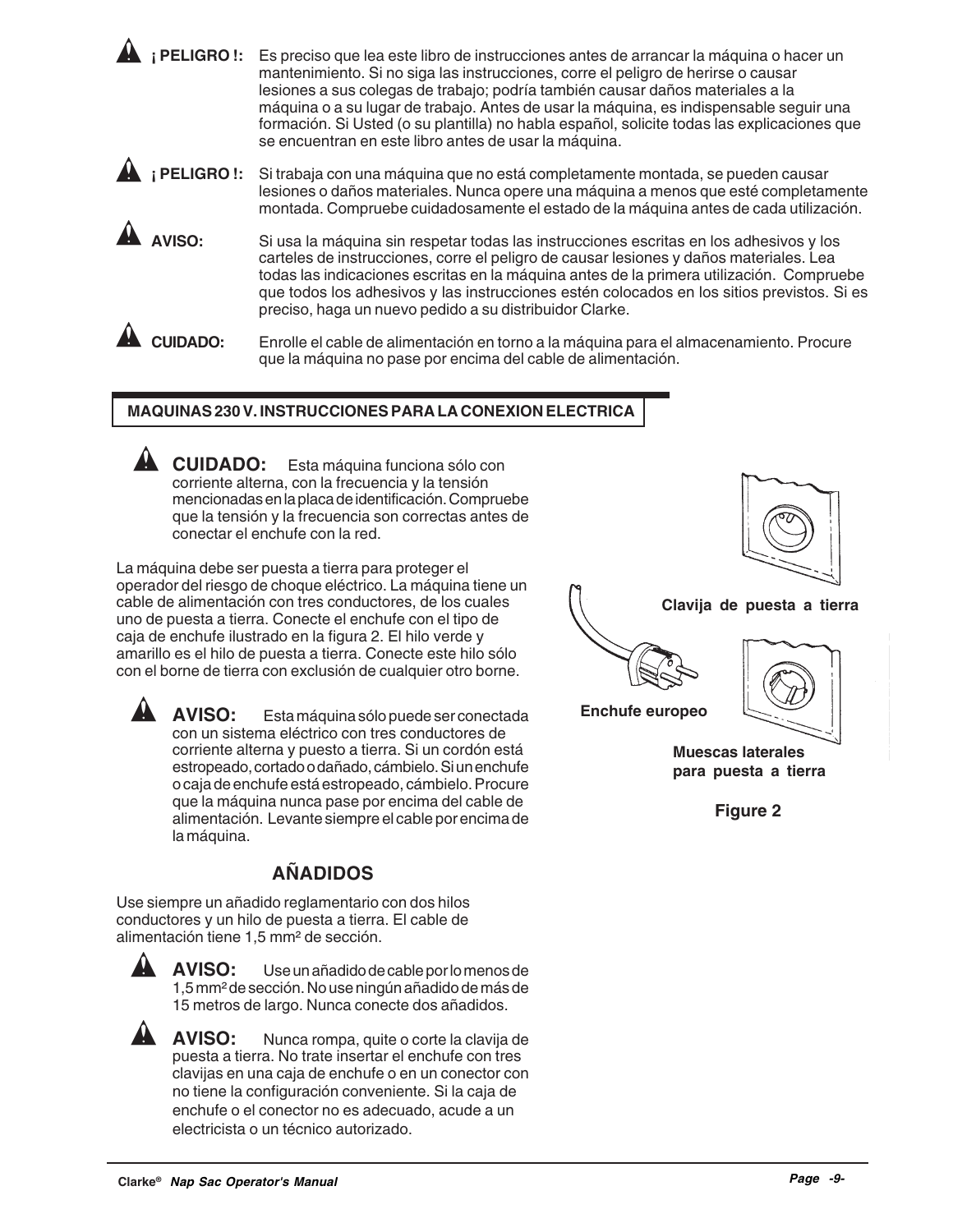**! DANGER !:** Lisez toujours ce manuel d'instructions avant de mettre la machine en service ou de procéder à un entretien. A défaut, vous risqueriez de vous blesser ou de blesser des collègues de travail; vous pourriez également provoquer des dégâts à la machine ou sur votre lieu de travail. Vous devez avoir reçu une formation avant d'utiliser la machine. Si vous (ou les membres de votre personnel) ne connaissez pas le français, veuillez vous faire expliquer le manuel complètement avant de commencer à utiliser la machine.

**! DANGER !:** Si vous utilisez une machine avant qu'elle ne soit complètement montée, vous risquez de vous blesser ou de provoquer des dégâts matériels. Ne mettez pas la machine en service avant qu'elle ne soit complètement montée. Vérifiez soigneusement l'état de la machine avant chaque utilisation.

**AVERTISSEMENT:** Si vous utilisez une machine sans respecter toutes les consignes figurant sur les auto- collants et les panneaux d'instructions, vous risquez de provoquer des blessures et des dégâts matériels. Lisez toutes les indications figurant sur la machine avant la première utilisation. Vérifiez que tous les auto-collants et les instructions sont positionnés aux endroits requis . Au besoin, recommandez-en chez votre revendeur Clarke.

**ATTENTION:** Enrouler le câble d'alimentation autour de la machine pour l'entreposer. Veiller à ce que la machine ne passe jamais sur le câble d'alimentation.

#### **MACHINES 230 V. INSTRUCTIONS POUR LE RACCORDEMENT ELECTRIQUE**

**ATTENTION:** Cette machine ne fonctionne que sur courant alternatif, à la fréquence et avec la tension mentionnées sur la plaque d'identification. Vérifiez que vous disposez bien de la tension et de la fréquence correctes avant de brancher la fiche dans la prise réseau.

La machine doit être reliée à la terre pour protéger l'opérateur d'un risque de choc électrique. La machine est équipée d'un câble d'alimentation comprenant trois conducteurs, dont un de mise à la terre. Brancher la fiche dans le type de prise illustré à la figure 3. Le fil vert et jaune est le fil de terre. Ne jamais relier ce fil à une autre borne que la borne de terre.

**AVERTISSEMENT:** Cette machine ne peut être raccordée qu'à un système électrique à trois conducteurs, en courant alternatif, relié à la terre. Remplacer tout cordon usé, entaillé ou endommagé. Remplacer toute fiche ou prise endommagée. Ne jamais faire passer la machine sur le câble d'alimentation. Soulever toujours le câble au-dessus de la machine.

### **ALLONGES**

Utilisez toujours une allonge réglementaire, comprenant deux fils conducteurs et un fil de terre. Le cordon d'alimentation de la machine a une section de 1,5 mm².



 $\blacktriangle$ 

**AVERTISSEMENT:** Utilisez un câble de rallonge d'une section de 1,5 mm² minimum. N'utilisez pas de rallonge d'une longueur supérieure à 15 m. Ne raccordez jamais deux rallonges.

**AVERTISSEMENT:** Ne pas couper, enlever ou casser la broche de terre. Ne pas tenter d'insérer la fiche à trois broches dans une prise ou dans un connecteur qui n'a pas la configuration correspondante. Si la prise ou le connecteur n'est pas adéquat, faire appel à un électricien ou à un technicien autorisé.



**Figure 3**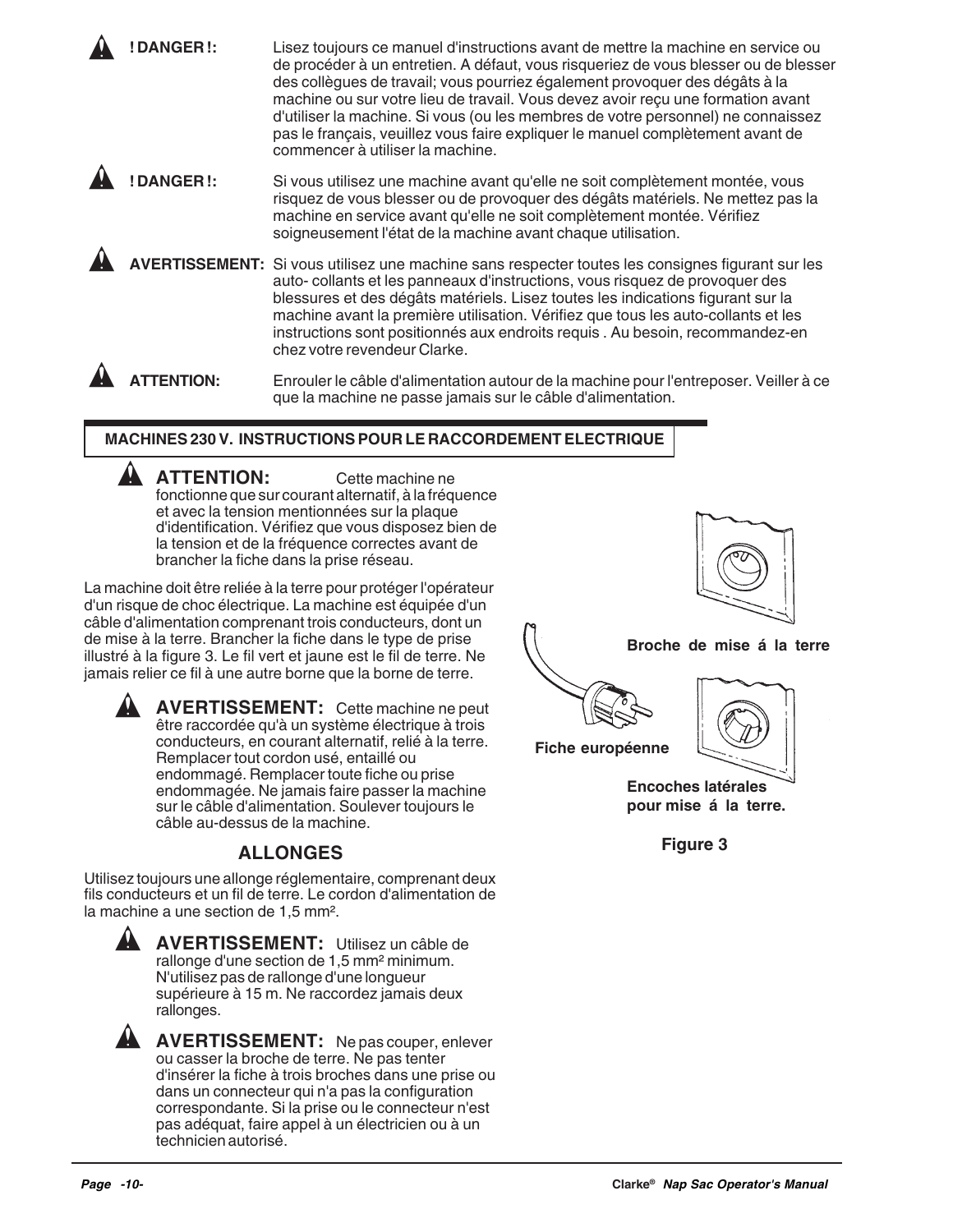#### **GROUNDING INSTRUCTIONS 120 VOLT MACHINES**

This appliance must be grounded. If it should malfunction or breakdown, grounding provides a path of least resistance for electric current to reduce the risk of electric shock. This appliance is equipped with a cord having an equipmentgrounding conductor and grounding plug. The plug must be plugged into an appropriate outlet that is properly installed and grounded in accordance with all local codes and ordinances.

**WARNING:** Improper connection of the equipment-grounding conductor can result in risk of electric shock. Check with a qualified electrician or service person if you are in doubt as to whether the outlet is properly grounded. Do not modify the plug provided with the appliance - if it will not fit the

outlet, have a proper outlet installed by a qualified

This appliance is for use on a nominal 120-volt circuit and has a ground plug that looks like the plug illustrated in figure 4. Make sure that the appliance is connected to an outlet having the same configuration as the plug. No adapter should be used with this appliance.

electrician.





#### **MAQUINAS 120 V. INSTRUCCIONES PARA LA CONEXION ELECTRICA**

La máquina debe ser puesta a tierra. En caso de mal funcionamiento o de avería, el hilo de tierra es un camino de menor resistencia que permite el paso de corriente; por lo cual se reduce el riesgo de choque eléctrico. La máquina tiene un cable de alimentación con tres conductores y un enchufe con tres clavijas de las cuales una está puesta a tierra. El enchufe sólo puede ser conectado con una caja de enchufe reglamentaria, puesta a tierra con todas las reglas del arte y conforme a los reglamentos locales.

**AVISO:** Una puesta a tierra incorrecta puede causar un choque eléctrico. Acuda a un técnico autorizado o a un electricista si tiene alguna duda acerca de la puesta a tierra correcta de la caja de enchufe conectada con la red. Nunca modifique el enchufe suministrado con la máquina. Si no encaja el enchufe en la caja de enchufe conectada con la red, haga instalar una caja de enchufe adecuada por un electricista autorizado.

Esta máquina debe funcionar en un circuito de potencia nominal de 120 V. Tiene un enchufe con una clavija de puesta a tierra semejante al enchufe reproducido en la figura 5. Compruebe que la máquina esté conectada con una caja de enchufe que tiene la configuración adecuada. No utilice ningún adaptador.

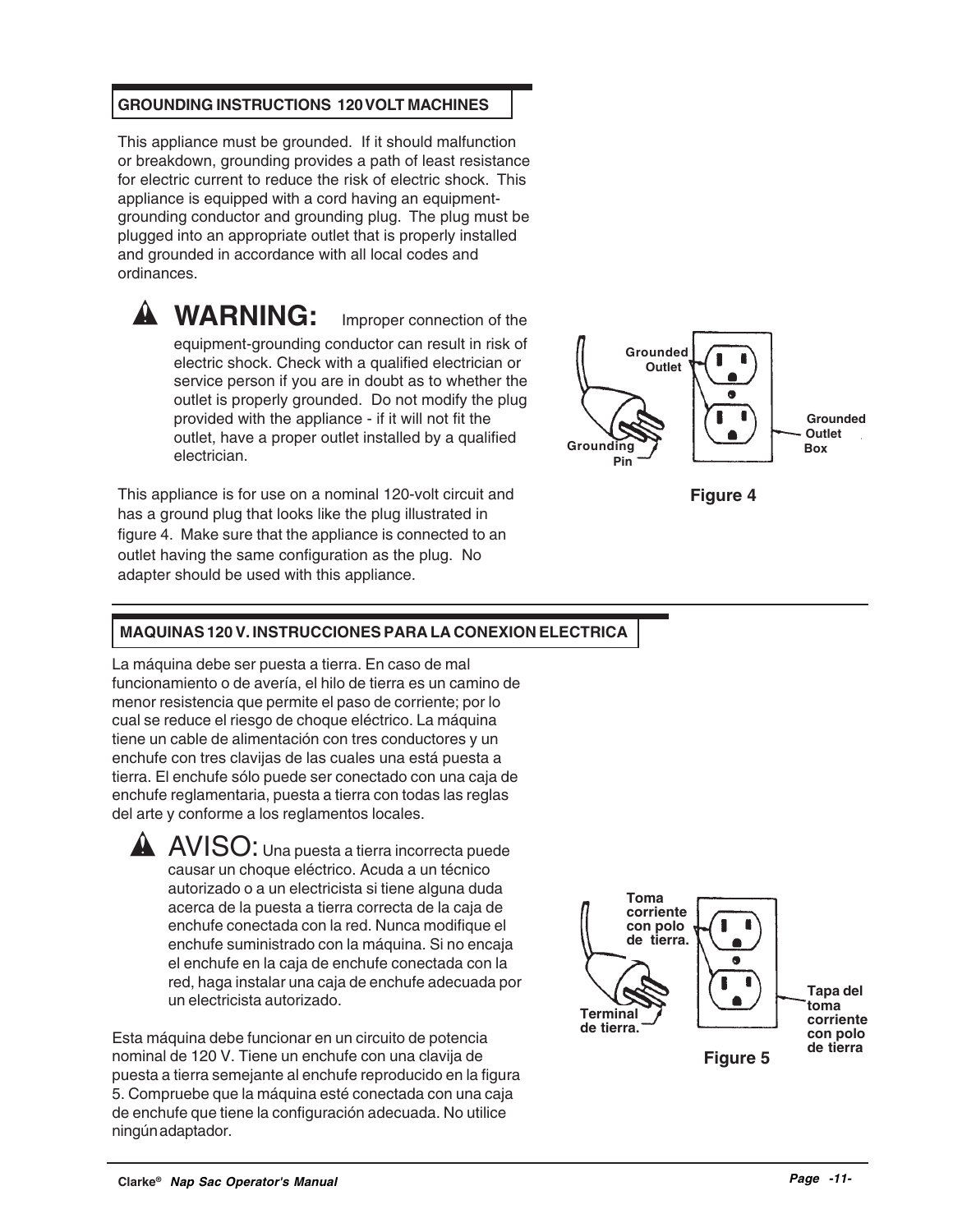#### **INSTRUCTIONS VISANT LA MISE A LA TERRE**

Cet appareil doit être mis à la terre. En cas de défaillance ou de panne éventuelles, la mise à la terre fournit au courant un chemin de moindre résistance quI réduit le risque de choc électrique. Cet appareil est pourvu d'un cordon muni d'un conducteur de terre et d'une fiche avec broche de terre. La fiche doit être branchée dans une prise appropriée correctement installée et mise a la terre conformément aux règlements et ordonnances municipaux.

## **A AVERTISSEMENT:** Un coducteur

de terre mal raccordé peut entraîner un risque de choc électrique. Consulter un électricien ou un technicien d'entretien qualifié si vous n'êtes pas certain que la prise est correctement mise à la terre. Ne pas modifier la fiche fournie avec l'appareil - si elle ne peut être inséreé dans la prise, faire installer une prise adéquate par un électricien qualifié.

Cet appareil est destiné à un circuit de 120V et est muni d'une fiche de mise à la terre semblable à celle illustrée par le croquis A de la figure 6. S'assurer que l'appareil est branché à une prise de courant ayant la même configuration que la fiche. Aucun adaptateur ne devrait être utilisé avec cet appareil.



**Figure 6**

**NOTES**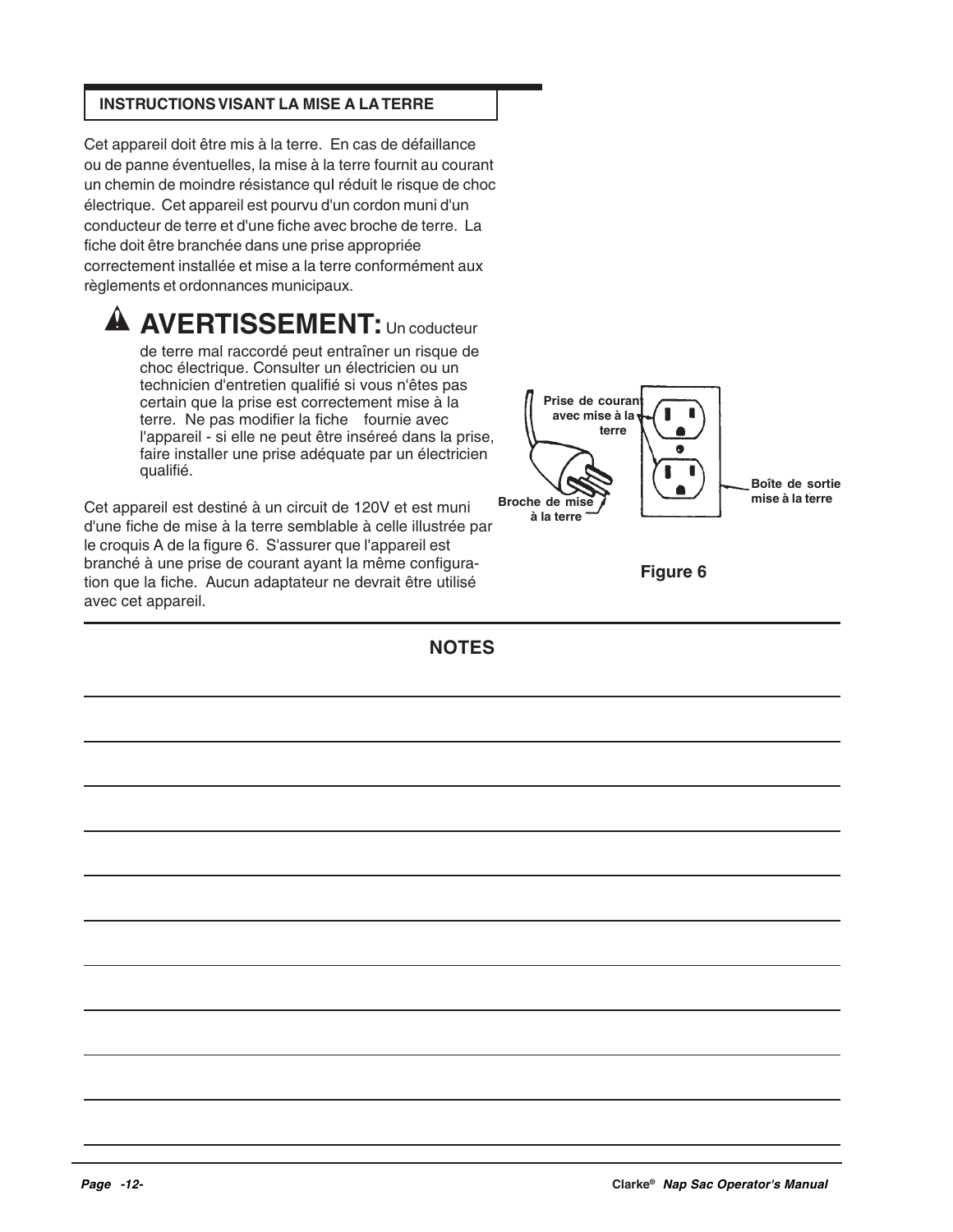#### **HOW TO PREPARE THE MACHINE FOR OPERATION**

To prepare the machine for operation, follow this procedure:

- 1. Make sure a clean filter bag is in place.
- 2. Insert hose cuff completely through cover and into filter bag. **Make sure the shoulder of the hose cuff is down tight against the shoulder of the lid.**
- 3. Put machine on, and adjust belt and shoulder straps.
- 4. Plug power cord into a properly installed and grounded outlet.
- 5. Choose necessary tools and attach to hose or wand.

#### **PREPARACION DE LA MAQUINA PARA TRABAJAR**

- 1. Compruebe que una bolsa de polvo vacía está instalada.
- 2. Introduzca el manguito del flexible en la abertura de la tapa, hasta que llegue en la bolsa de polvo.
- 3. Vuelca la máquina de manera que esté en su dorso, ajuste el cinturón y la tirantes de fijación.
- 4. Conecte el enchufe con una toma de red adecuada y puesta a tierra.
- 5. Seleccione los accesorios necesarios y fíjelos al flexible o al tubo rígido.

#### **PREPARATION DE LA MACHINE AVANT LA MISE EN SERVICE**

- 1. Vérifiez qu'un sac à poussières vide est bien en place.
- 2. Insérer le manchon du flexible dans l'orifice du capot, jusqu'à ce qu'il pénètre dans le sac à poussières.
- 3. Mettre la machine sur le dos, régler la ceinture et les bretelles de fixation.
- 4. Brancher la fiche dans une prise réseau adéquate et munie d'un fil de terre.
- 5. Sélectionner les accessoires nécessaires et les fixer au flexible ou au tuyau rigide.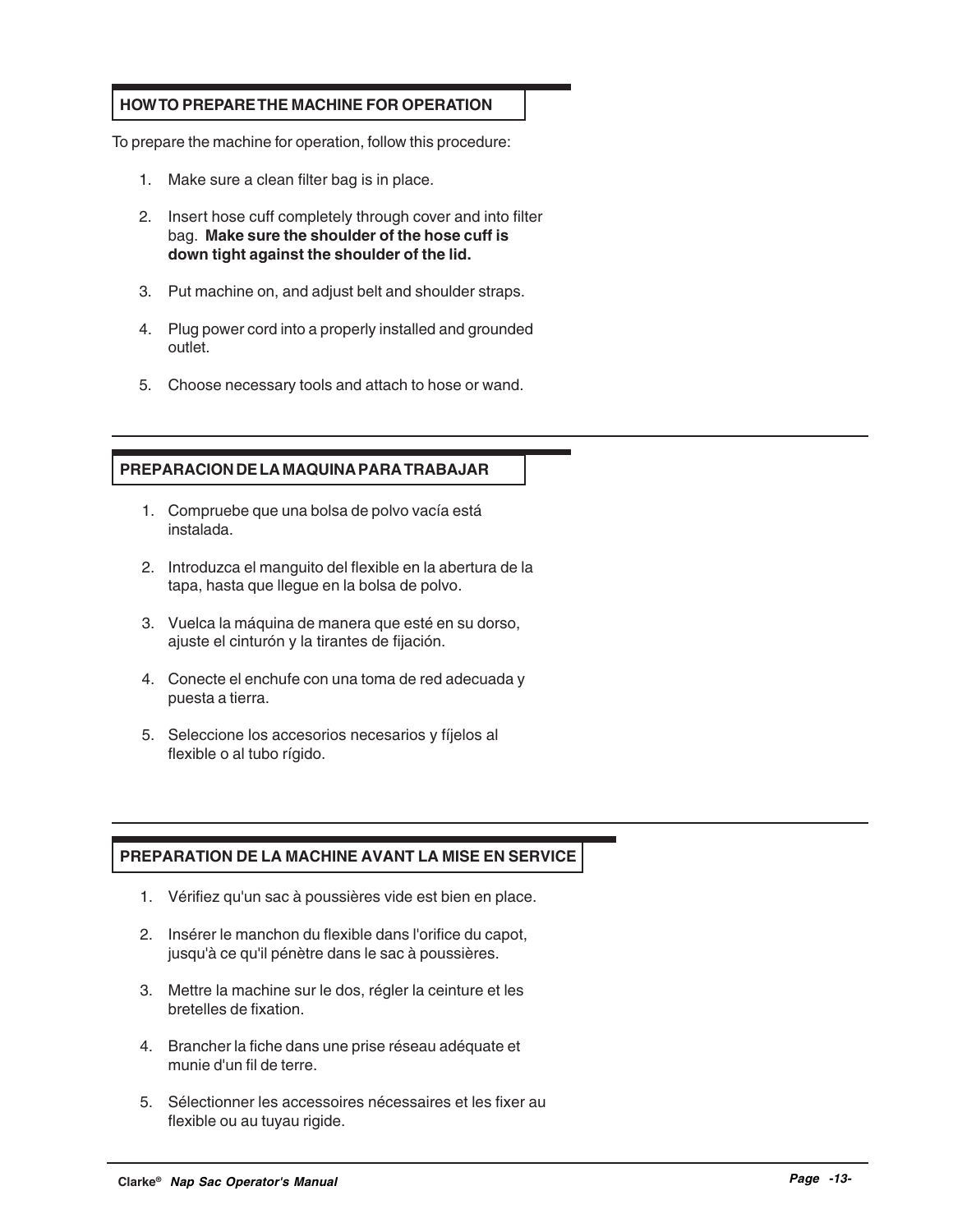#### **MACHINE OPERATION**

- 1. Use the filter bag. This will keep debris from entering the vacuum motor.
- 2. Turn machine on and begin vacuuming. If pickup efficiency decreases, stop the machine.
- 3. Empty or replace filter bag.

**There are no user serviceable parts. All repairs must be done by authorized personnel only.**

#### **PUESTA EN MARCHA**

- 1. Use siempre una bolsa de polvo. Esta filtra los residuos y impide que lleguen en el motor de aspiración.
- 2. Ponga el interruptor principal en la posición 'ON' y aspire. Cuando la aspiración se pone menos eficaz, pare la máquina.
- 3. Vacíe o cambie la bolsa-filtro.

**No hay piezas de desgaste o consumibles. Todas las reparaciones deben ser efectuadas por técnicos autorizados.**

#### **MISE EN SERVICE**

- 1. Utilisez toujours un sac à poussières. Il filtre les débris et les empêche de pénétrer dans le moteur d'aspiration.
- 2. Mettez l'interrupteur principal sur "ON" et commencez à aspirer. Quand l'aspiration devient moins efficace, arrêtez la machine.
- 3. Videz ou remplacez le sac filtre.

**Il n'y a pas de pièces d'usure ou de consommation. Toutes les réparations doivent être effectuées par des techniciens agréés.**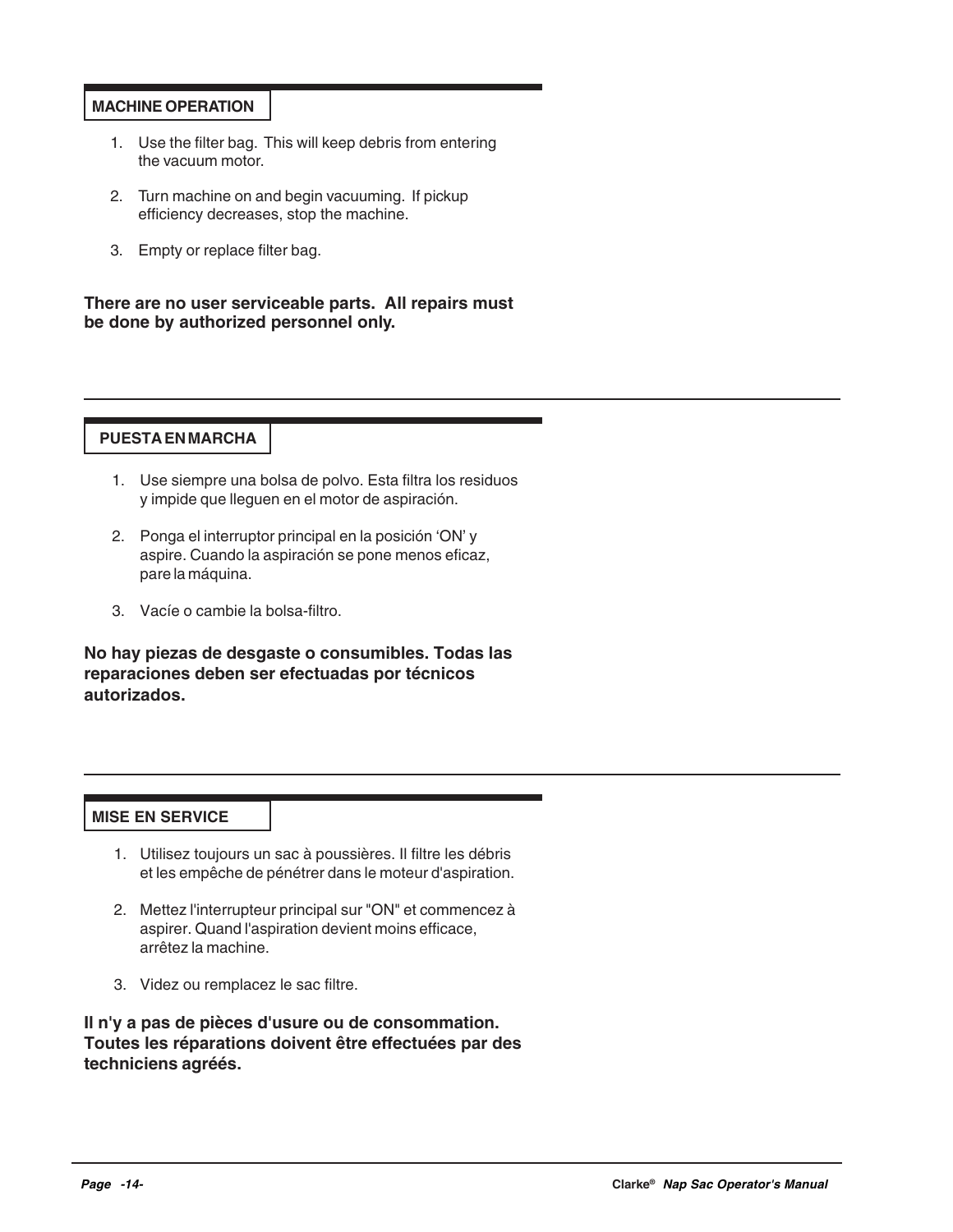

# **Section II Parts and Service Manual**

(70475A)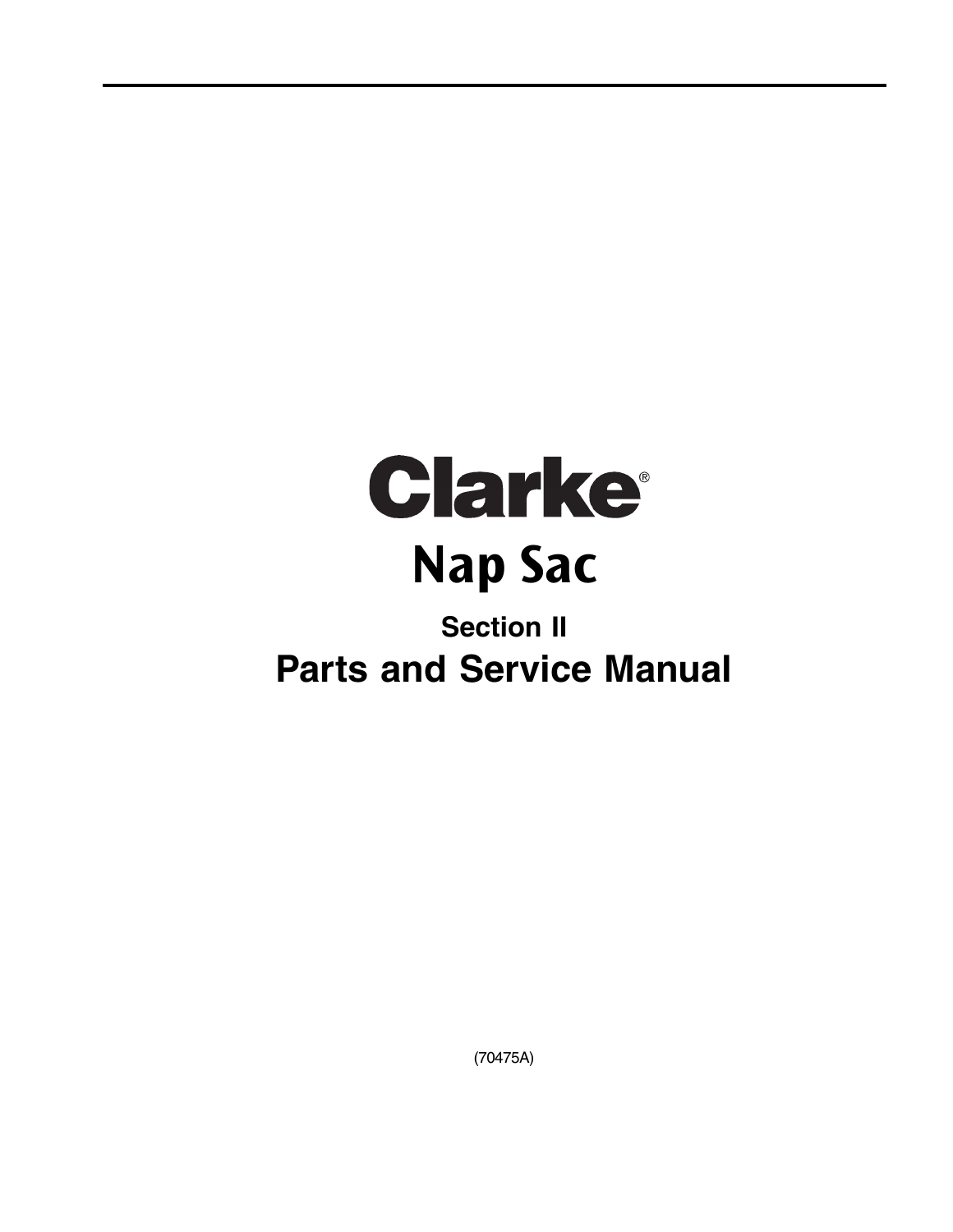**Clarke® 1½" Wand and Tool Kit #10605A 1/98**



| Ref. | Part No. | <b>Description</b>   | Qτ |
|------|----------|----------------------|----|
|      | 68701A   | Wand, Upper          |    |
| 2    | 35166A   | Hose, 3 to 1 stretch |    |
| 3    | 39201A   | Crevice Tool         |    |
| 4    | 19203A   | 3" Dusting Brush     |    |
| 5    | 19200A   | Carpet Tool          |    |
| 6    | 19501A   | Wand Asm., Lower     |    |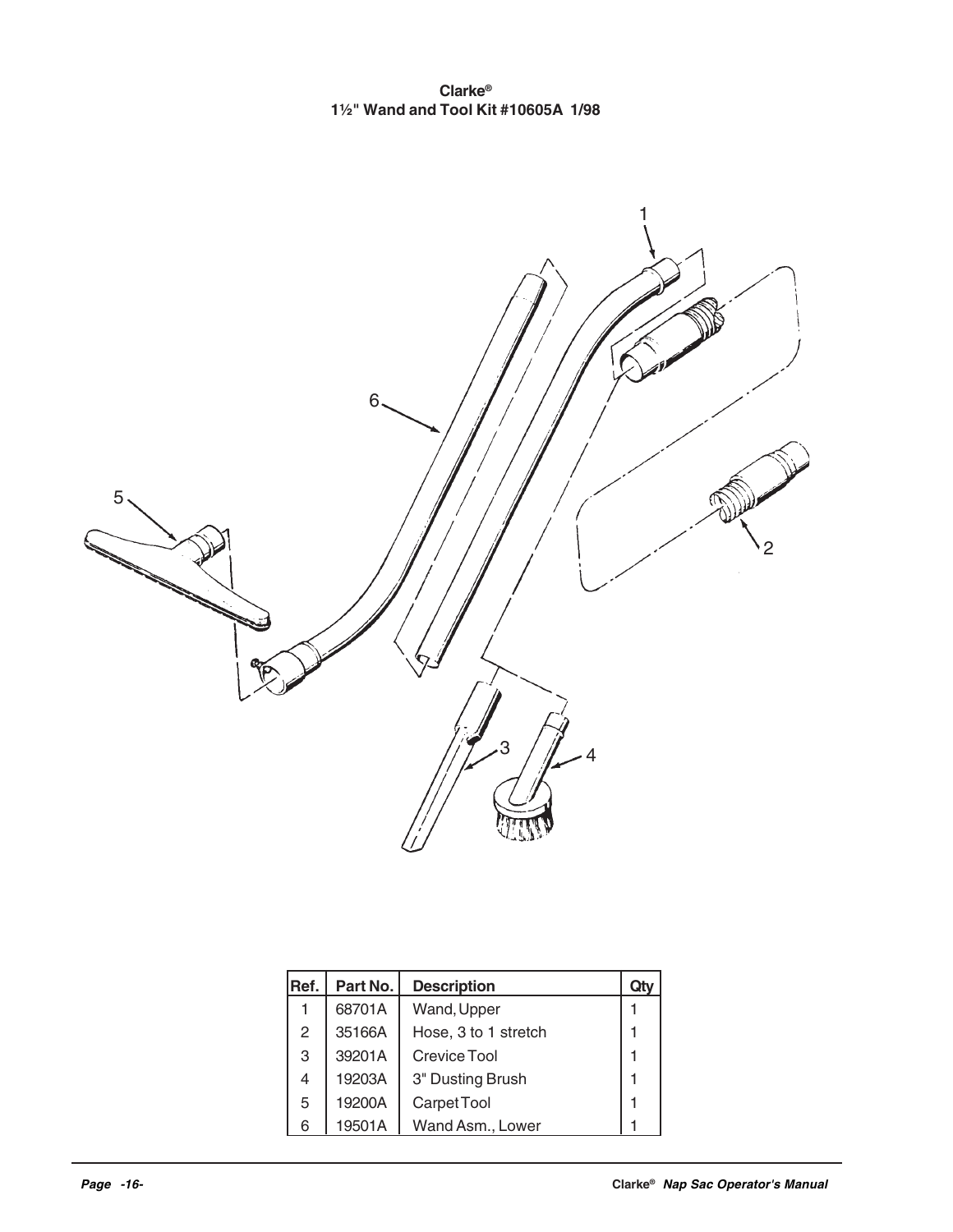**Clarke® 1¼" Wand and Tool Kit #10604A 1/98**



| IRef. | Part No. | <b>Description</b>                    |  |
|-------|----------|---------------------------------------|--|
|       | 57609A   | Air Flow Regulator                    |  |
| 2     | 59882A   | Handle, Curved Wand                   |  |
| 3     | 55159A   | Hose, (4 to 1 stretch) $1\frac{1}{2}$ |  |
| 4     | 51710A   | Brush, Dusting                        |  |
| 5     | 52926A   | <b>Tool Caddie</b>                    |  |

|  | Ref. | Part No. | <b>Description</b>               |  |
|--|------|----------|----------------------------------|--|
|  | 6    | 51712A   | <b>Brush for Upholstery Tool</b> |  |
|  |      | 59224A   | Upholstery Tool w/Brush          |  |
|  | 8    | 59223A   | Crevice Tool                     |  |
|  | 9    | 59883A   | Wand, Telescopic Chrome          |  |
|  | 10   | 59222A   | Tool, Combination Rug/Floor      |  |
|  |      | 59884A   | Wand, Extension 19"              |  |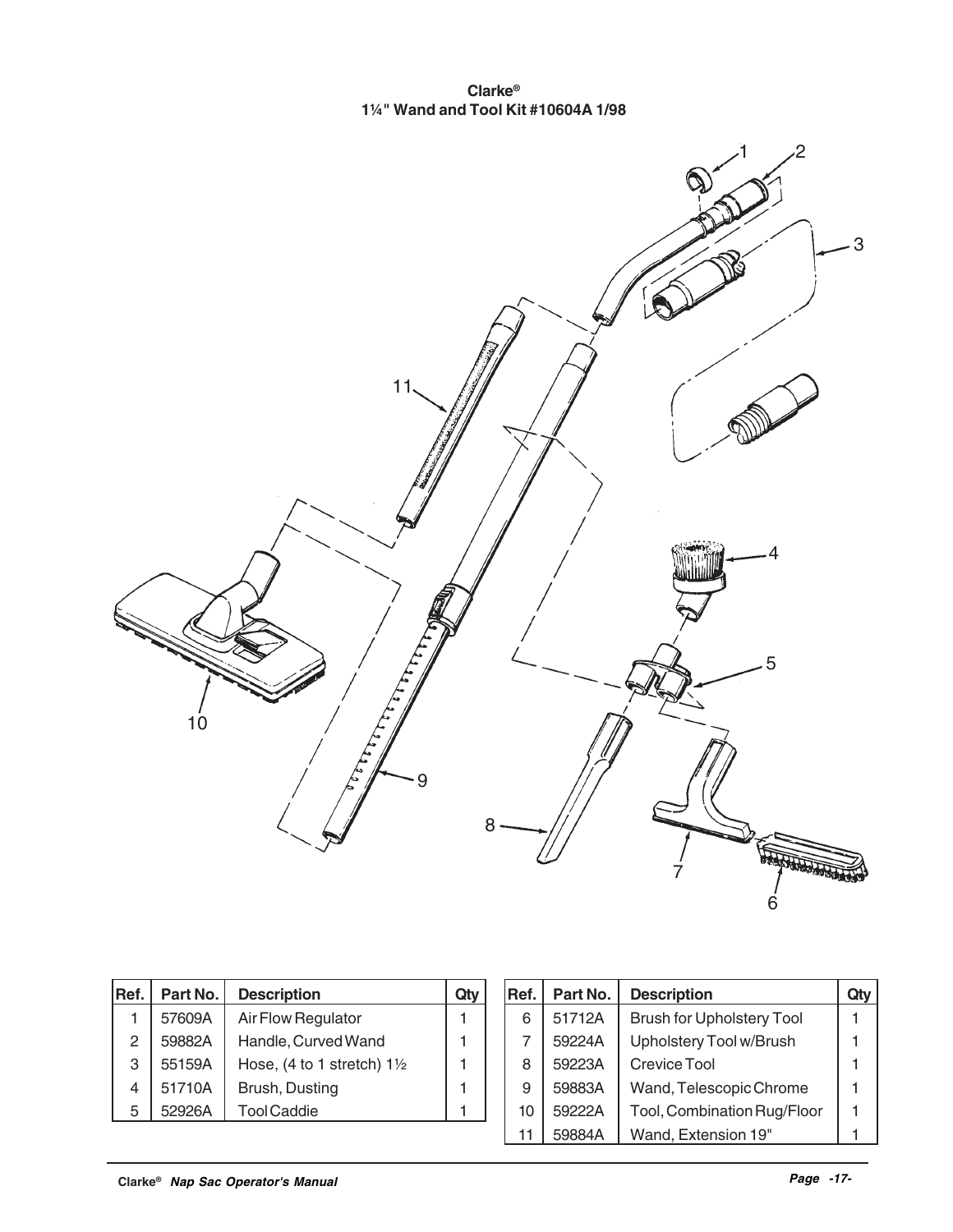#### **Clarke® Nap Sac Vacuum Assembly Drawing 11/02**



 $\overline{1}$ 

 $\tau_{\rm c} = \tau_{\rm c}$  ,  $\sigma$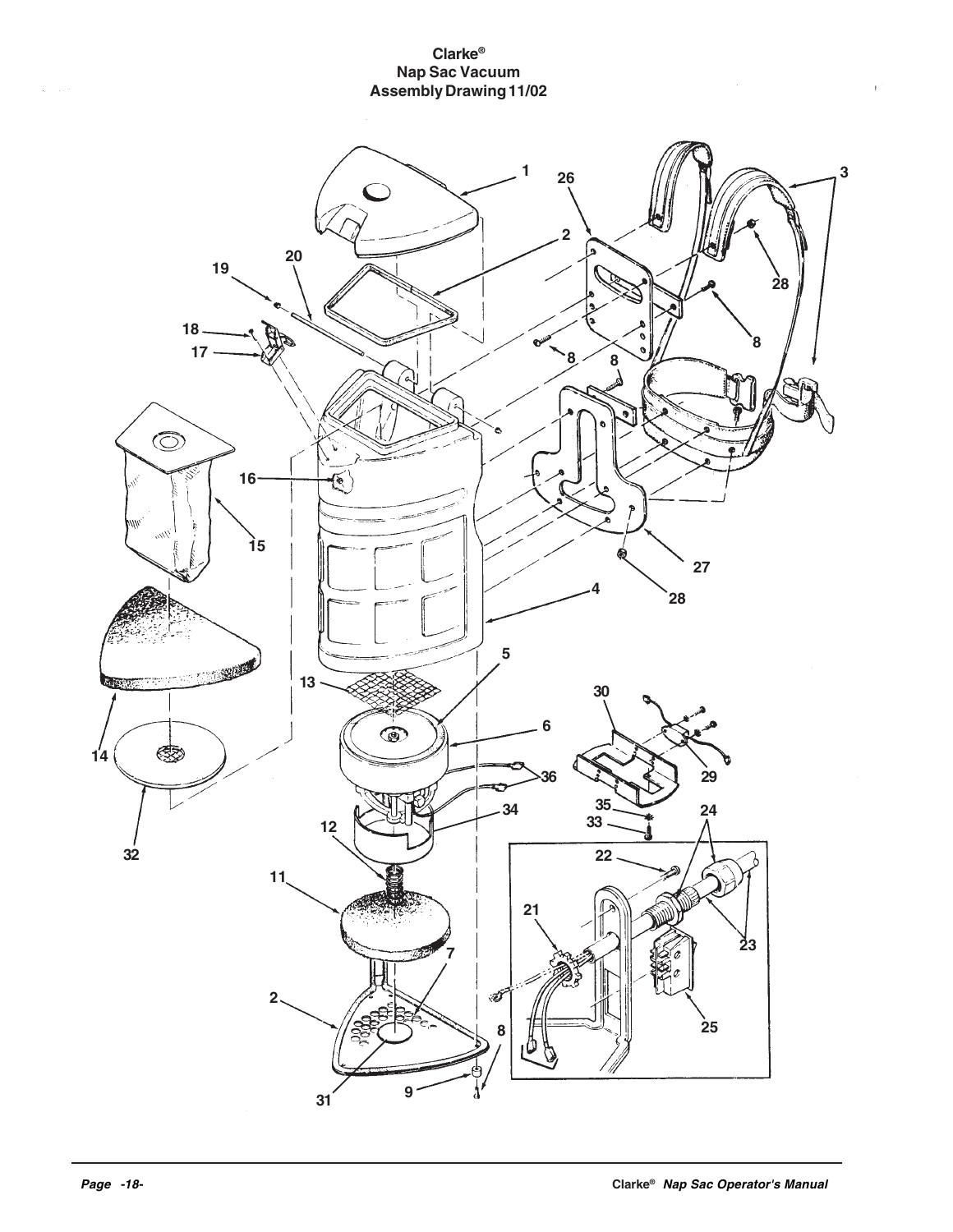| <b>Clarke</b> <sup>®</sup><br><b>Nap Sac Vacuum</b><br><b>Assembly Parts List 11/02</b> |          |                                     |                    |          |           |  |  |
|-----------------------------------------------------------------------------------------|----------|-------------------------------------|--------------------|----------|-----------|--|--|
| Ref.                                                                                    | Part No. | <b>Description</b>                  | Qty                | Standard | Highpower |  |  |
| 1                                                                                       | 30330R   | Lid, Tank Inlet                     | 1                  | X        |           |  |  |
| 1                                                                                       | 30330A   | Lid, Tank H.P.                      | 1                  |          | X         |  |  |
| 2                                                                                       | 34279A   | Gasket, Lid                         | 2                  | x        | x         |  |  |
| 3                                                                                       | 34708A   | Harness Asm.                        | 1                  | x        | x         |  |  |
| 4                                                                                       | 30328A   | Tank, Housing                       | 1                  | x        | x         |  |  |
| 5                                                                                       | 34208B   | Gasket, Vac Motor                   | 1                  | x        | x         |  |  |
| 6                                                                                       | 44900A   | Vac Motor 120V Std.                 | 1                  | x        |           |  |  |
|                                                                                         | 44901A   | Vac Motor 230V Std.                 | 1                  | x        |           |  |  |
|                                                                                         | 44902A   | Vac Motor 230V HP                   | 1                  |          | x         |  |  |
|                                                                                         | 44904A   | Vac Motor 120V HP                   | 1                  |          | x         |  |  |
| 7                                                                                       | 64225A   | Plate, Bottom                       | 1                  | x        | x         |  |  |
| 8                                                                                       | 962968   | Screw, 10-24 x 1/2                  | 16                 | x        | x         |  |  |
| 9                                                                                       | 51612A   | <b>Bumper</b>                       | 4                  | x        | x         |  |  |
| 11                                                                                      | 33710A   | Filter, Exhaust                     | 1                  | x        | x         |  |  |
| 12                                                                                      | 53418A   | Spring, Compression                 | 1                  | x        |           |  |  |
| 13                                                                                      | 68640A   | Screen                              | 1                  | x        | x         |  |  |
| 14                                                                                      | 33709A   | Filter, Vac Motor                   | 1                  | x        | x         |  |  |
| 15                                                                                      | 61528A   | Bag, Paper Filter (6 pack)          | 1                  | x        | x         |  |  |
| 16                                                                                      | 920065   | Nut, 8-32 Nylock                    | 2                  | x        | x         |  |  |
| 17                                                                                      | 55717A   | Latch, Draw                         | 1                  | x        | x         |  |  |
| 18                                                                                      | 962992   | Screw, 8-32 x 5/8                   | 2                  | x        | x         |  |  |
| 19                                                                                      | 81507A   | Pushnut 3/16                        | 2                  | x        | x         |  |  |
| 20                                                                                      | 66546A   | Pin, Hinge                          | 1                  | x        | x         |  |  |
| 21                                                                                      | 170686   | Nut, 1/2 Conduit                    | 1                  | x        | x         |  |  |
| 22                                                                                      | 85397A   | Screw, 10-24 x 3/8                  | 1                  | x        | x         |  |  |
| 23                                                                                      | 42245A   | Cordset, 16-3 50 ft.                | 1                  | x        | x         |  |  |
|                                                                                         | 40029A   | Cord Assembly (CE)                  | 1                  | x        | Χ         |  |  |
| 24                                                                                      | 56459A   | <b>Strain Relief</b>                | 1                  | x        | x         |  |  |
|                                                                                         | 58013A   | Strain Relief (CE)                  | 1                  | х        | x         |  |  |
| 25                                                                                      | 47316B   | Switch                              | 1                  | x        | x         |  |  |
| 26                                                                                      | 34010A   | Frame, Shoulder                     | 1                  | х        | x         |  |  |
| 27                                                                                      | 34011A   | Frame, Belt                         | 1                  | x        | x         |  |  |
| 28                                                                                      | 920328   | Nut, 10 x 24                        | 6                  | х        | x         |  |  |
| 29                                                                                      | 40028A   | Filter Assembly (CE)                | 1                  | x        | x         |  |  |
| 30                                                                                      | 60067A   | Filter Bracket (CE)                 | 1                  | x        | x         |  |  |
| 31                                                                                      | 40030A   | Insulator (CE)                      | 1                  | x        | x         |  |  |
| 32                                                                                      | 603642   | Screen (CE)                         | 1                  | x        | x         |  |  |
| 33                                                                                      | 962546   | Screw (CE)                          | 4                  | x        | x         |  |  |
| 34                                                                                      | 52789A   | Cover (CE)                          | 1                  | x        | x         |  |  |
| 35                                                                                      | 980603   | Lockwasher (CE)                     | 4                  | x        | x         |  |  |
| 36                                                                                      | 40031A   | Terminal FIFQD(CE)                  | 2                  | x        | x         |  |  |
|                                                                                         | *10618A  | Kit, HEPA Filter                    | (available option) |          |           |  |  |
|                                                                                         |          | (included 79027A Instruction Sheet) |                    |          |           |  |  |
|                                                                                         | *61534A  | Cloth Filter Bag                    | (available option) |          |           |  |  |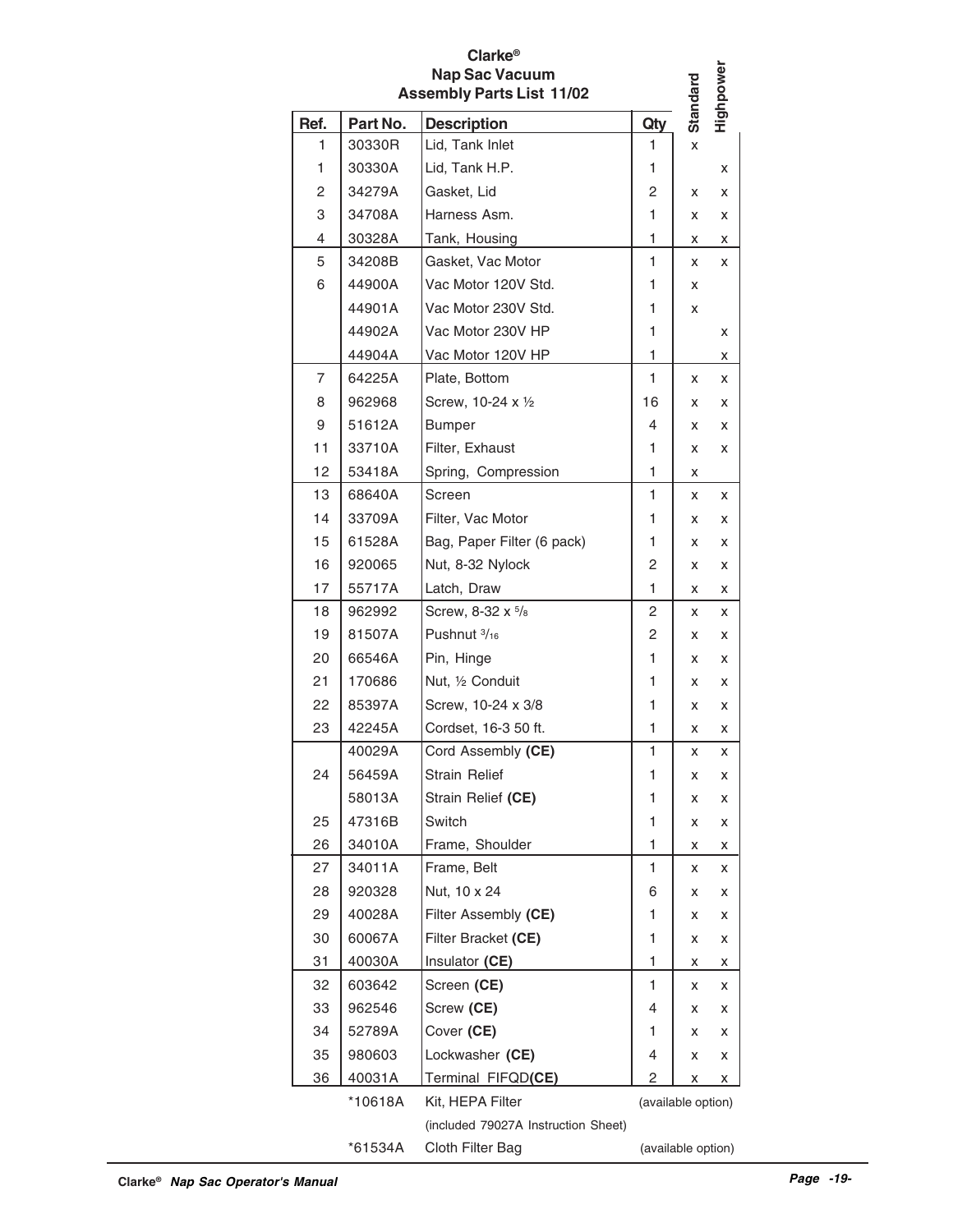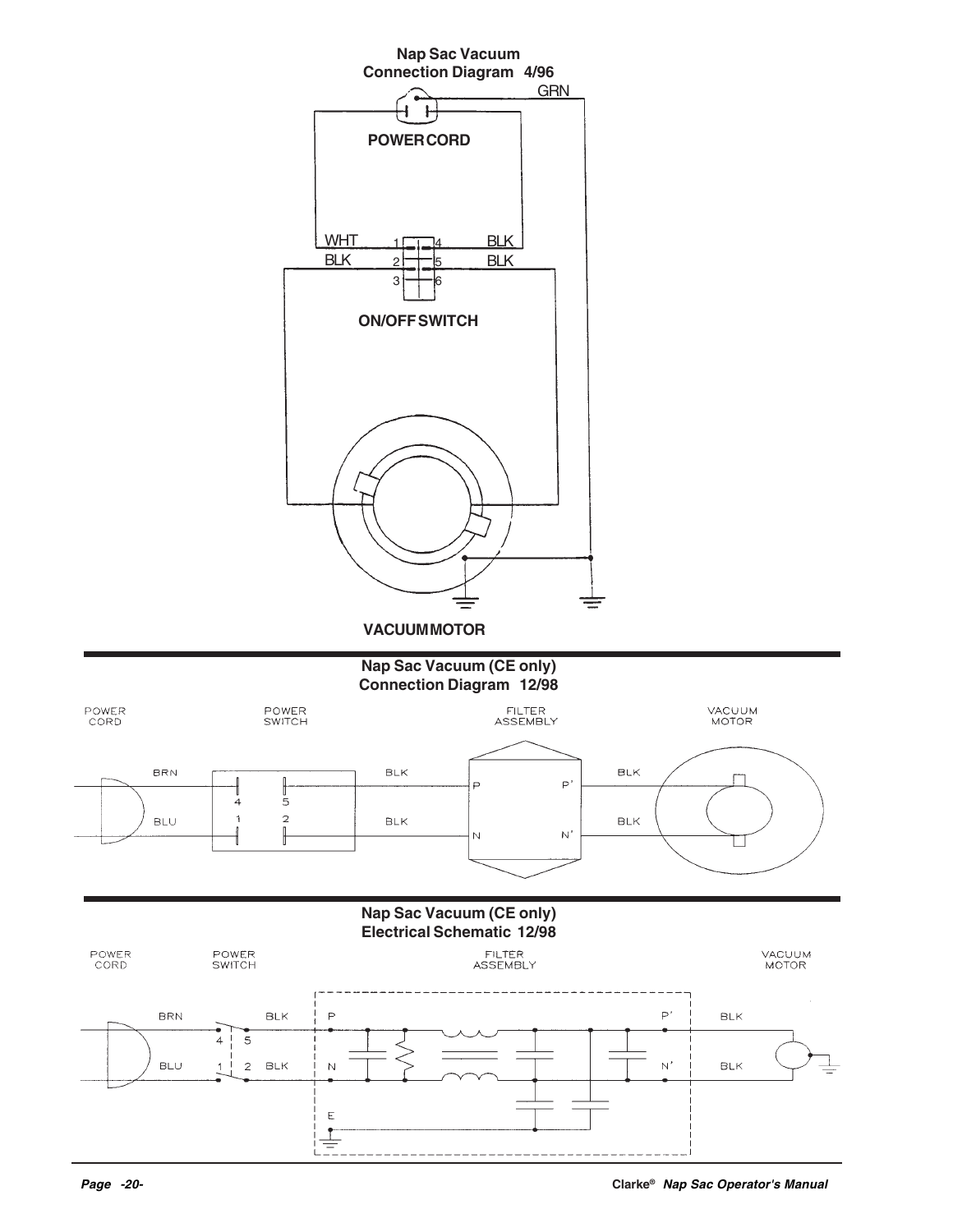#### **CLARKE PRODUCT SUPPORT BRANCHES**

#### **CORPO PRODUCTION FACILITIES**

**Clarke®** , Springdale, Arkansas 2100 Highway 265 Springdale, Arkansas 72764 (479) 750-1000 **Customer Service - 1-800-253-0367 Technical Service - 1-800-356-7274**

**American Lincoln®**, Bowling Green, Ohio 43402 1100 Haskins Road

#### **SERVICE FACILITIES**

- **Clarke®**, Elk Grove, Illinois 60007 2280 Elmhurst Road (847) 956-7900
- **Clarke®**, Denver, Colorado 80204 1955 West 13th Ave. (303) 623-4367
- **Clarke®**, Houston, Texas 77040 7215 North Gessner Road 713-937-7717

#### **SERVICE AND SALES FACILITY**

**American Lincoln® / Clarke**, Madison Heights, Michigan 48071-0158 29815 John R. (810) 544-6300

**American Lincoln® / Clarke**, Marietta, Georgia 30066 1455 Canton Road (770) 973-5225

#### **Clarke®**

#### **Clarke American Sanders**

#### **A.L. Cook**

**Customer Service Headquarters and Factory** 2100 Highway 265 Springdale, Arkansas 72764 (479) 750-1000

> **Technical Service** 1-800-356-7274

#### **U. S. A. Locations European Locations**

#### **PRODUCTION FACILITIES**

- ALTO Danmark A/S, Aalborg Blytaekkervej 2 DK-9000 Aalborg +45 72 18 21 00
- ALTO Danmark A/S, Hadsund Industrikvarteret DK-9560 Hadsund +45 72 18 21 00

#### **SALES SUBSIDIARIES**

- ALTO US Canada, Ontario (Canada) 4080 B Sladeview Crescent Unit 1 Mississauga, Ontario L5L 5Y5 (905) 569 0266
- ALTO Overseas Inc., Sydney (Australia) 1B/8 Resolution Drive Caringbah NSW 2229 +61 2 9524 6122
- ALTO Cleaning Systems Asia Pte Ltd., Singapore No. 17 Link Road Singapore 619034 +65 268 1006
- ALTO Deutschland GmbH, Bellenberg (Germany) Guido-Oberdorfer-Straße 2-8 89287 Bellenberg +49 0180 5 37 37 37
- ALTO Cleaning Systems (UK) Ltd., Penrith Gilwilly Industrial Estate Penrith Cumbria CA11 9BN +44 1768 868 995
- ALTO France S.A. Strasbourg B.P. 44, 4 Place d'Ostwald F-67036 Strasbourg Cedex 2 +33 3 8828 8400
- ALTO Nederland B.V. Postbus 65 3370 AB Hardinxveld-Giessendam The Netherlands +31 184 677 200
- ALTO Sverige AB, Molndal (Sweden) Aminogatan 18 Box 4029 S-431 04 Molndal +46 31 706 73 00
- ALTO Norge A/S, Oslo (Norway) Bjornerudveien 24 N-1266 +47 2275 1770